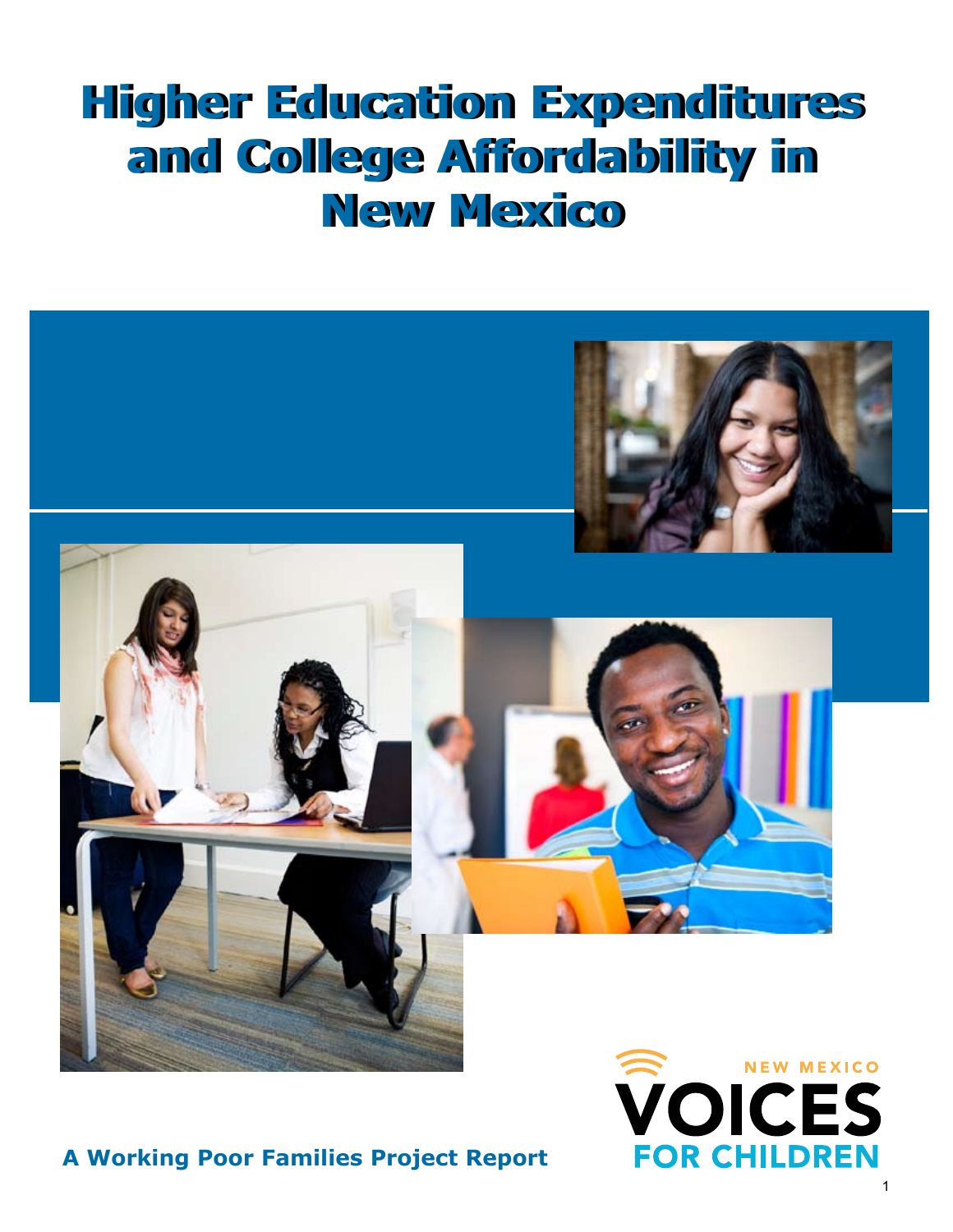

Mesa Vista Hall at the University of New Mexico (UNM) in Albuquerque. Photo by Scott Williams.

# **Acknowledgements**

This report is made possible by the Working Poor Families Project, a national initiative of the Annie E. Casey, Ford, Joyce, and Charles Stewart Mott foundations. Launched in 2002, the Working Poor Families Project assesses state policies and programs designed to help low-income working families succeed in the labor market and achieve economic self-sufficiency. The project partners with state nonprofit organizations and supports their policy efforts to better prepare America's working families for a more secure economic future.

December 2011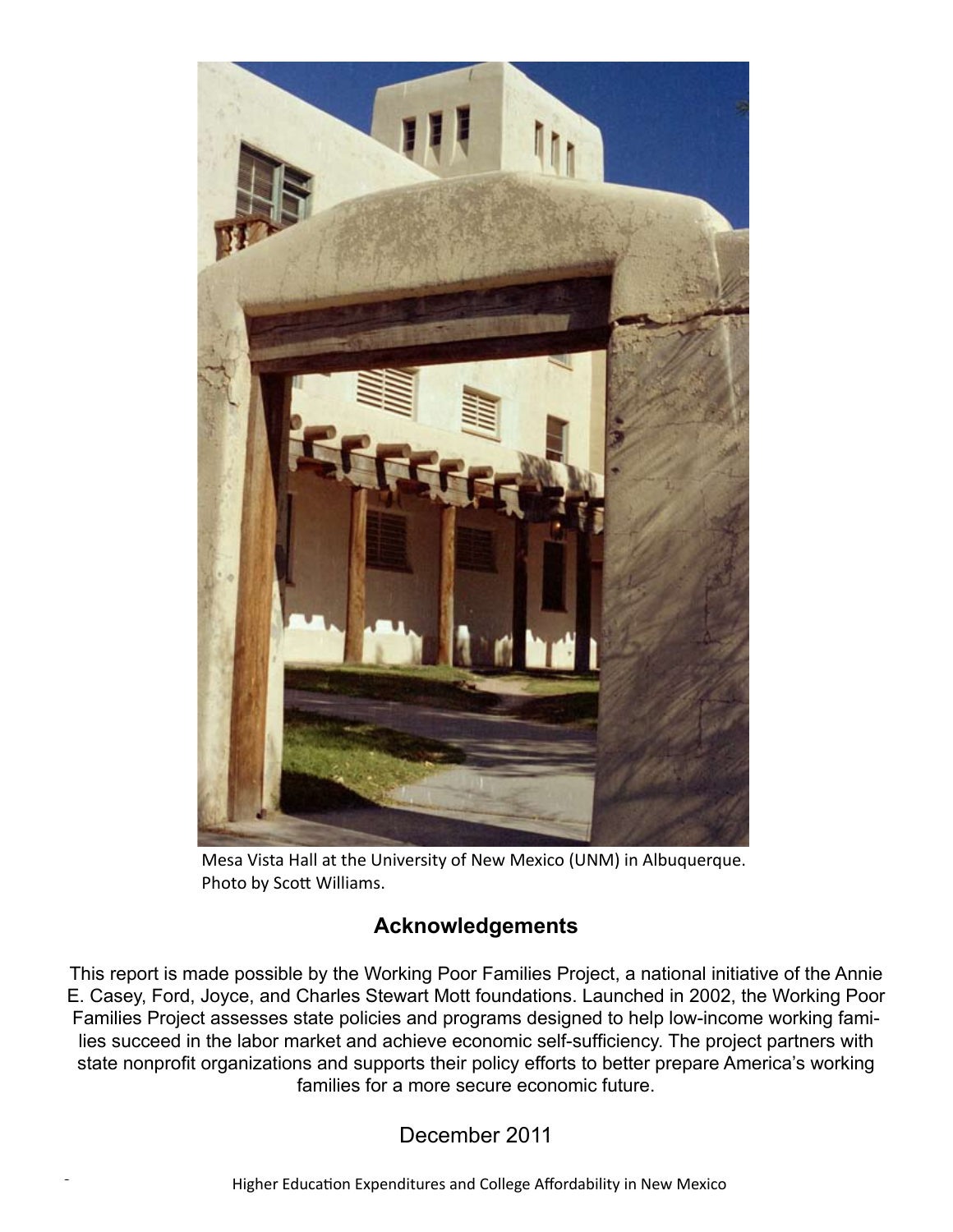# **Introduction**

New Mexico faces something of a catch-22 when it comes to improving the educational levels of its workforce. The state's workforce has lower-thanaverage levels of education, which has led to a higher-than-average percentage of low-wage jobs. Given our lower wage levels, our workers are less able to afford to get more post-secondary education. Hence, our state is less able to attract highwage jobs.

New Mexico's state government has long worked to make a post-secondary education readily available, and the state has an extensive system of universities, branch campuses, and community colleges to show for it. New Mexico has also kept tuition rates relatively low. That these measures have not translated into a well-educated workforce should be an issue of serious concern for policy-makers. When pursuing the answer, however, they must consider that the problem of workforce education begins long before New Mexicans reach working age.

In 1996, the state created a lottery scholarship for high school graduates. The scholarship covers a student's tuition at a New Mexico university providing the student graduates from a New Mexico high school, begins college the following semester, and maintains a certain grade point average. The lottery scholarship was a great success in that it increased enrollment of new students. However, the state found that many of these students were academically unprepared for the rigors of college curriculum and many schools had to expand their remedial course programs. New Mexico's high schools were



not preparing their students for a post-secondary education even though they'd put a mechanism in place to pay for one.

If New Mexico's young adults are not prepared to pursue a post-secondary education when fresh out of high school, it is not likely that those New Mexicans already in the workforce are any better prepared. They are also no longer eligible for the lottery scholarship and are more likely to have greater financial obligations—such as a family to support and rent or mortgage—than they did in their teens. For the high percentage of New Mexicans who do not graduate from high school, the odds of improving their economic situations as adults are even worse.

It is unlikely, however, that the lottery scholarship will be expanded to include non-traditional students. In fact, recent tuition increases have begun depleting the lottery scholarship fund. Even with no further tuition increases, the fund will be on the verge of depletion at the present rate of expenditure by the end of FY14.

It is clear that in addressing the issue of workforce education and college affordability in New Mexico, policy-makers need to look at a multi-faceted approach.

#### **New Mexico's Workforce**

The problem of post-secondary education and its affordability in New Mexico is easily put into perspective with U.S. Census data extracted by the Working Poor Families Project: in 2009, New Mexico had 1.23 million people aged 18 to 64—the age group most likely to be active in the workforce. Of that population, more than a half-million (533,960 people) had no post-secondary education. With a rate of people with no post-secondary education at 43.4 percent—a percentage well above the national average—New Mexico ranked 35th in the nation, meaning only 15 states were doing worse.

When looking just at the percent of New Mexico adults aged 18 to 64 who were without a high school diploma or a GED (16.4 percent) New Mexico ranked even lower at 46th. Another 27 percent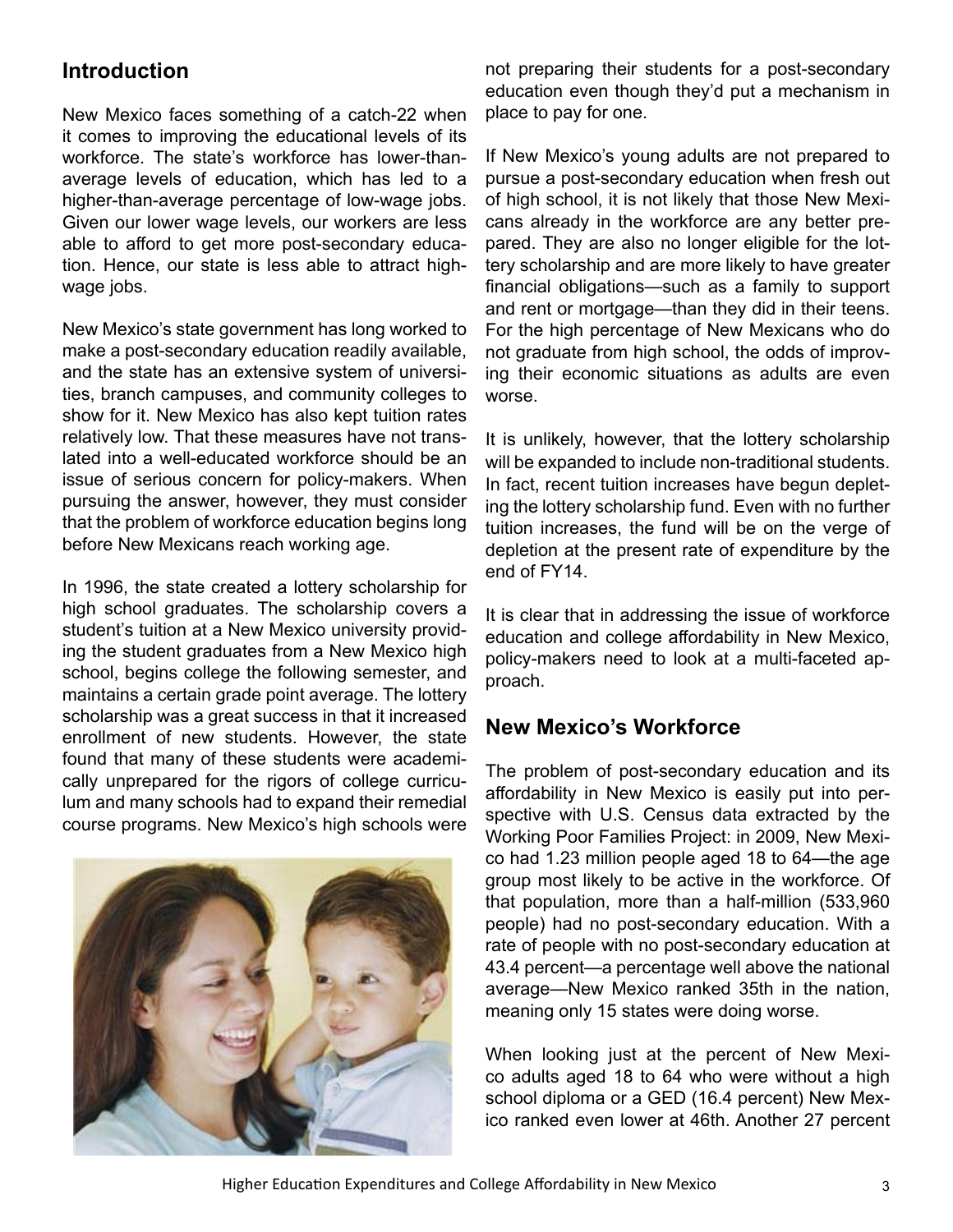of adults had only a high school diploma, and about 30 percent had an associate's degree or higher, ranking the state 39th by this measure. Given these rankings, it's no wonder we have a difficult time recruiting high-wage industries to the state.

Language fluency and literacy are also problematic. A little more than 10 percent of New Mexico adults speak English "less than very well," which is a definite barrier to advancing in the labor force in an English-speaking country. About 43 percent of adults function at the "basic" or "below basic" level of literacy. Another telling statistic is that only 34 percent of young adults aged 18 to 24 are enrolled in a post-secondary institution. New Mexico ranks 48th by this measure.

## **Education, Job Growth, and Unemployment Rates**

The level of education in each state affects more than that state's economic development. It also has a direct impact on economic outcomes such as the unemployment rate and employment growth. There is a strong inverse relationship between the level of education and the unemployment rate—the lower the education level, the higher the unemployment rate. In 2009, the unemployment rate for people with less than a high school education (13.7 percent) was more than triple the rate for those with a graduate or a professional degree (3.4 percent) in a field like law or medicine. Filling out the middle, the unemployment rate was 9.3 percent for those with a high school diploma or GED, 7.3 percent for those

with some college, 6.1 percent for those with an associate's degree, and 4.2 percent for those with a bachelor's degree.

Job growth is inversely related to educational levels for the next several years, as job demand is shifting to jobs requiring a post-secondary education. Over the 2008 to 2018 period, the demand for jobs requiring post-secondary credentials will outpace jobs requiring only a high school diploma by almost 30 percent. Table I ("Change in Jobs by Education Level," below) shows that New Mexico will add 43,000 jobs requiring non-secondary and secondary education. Sectors requiring workers with post-secondary preparation, including associate's degrees, will add 58,000 jobs.

Table II ("New Mexico High School Graduates Over Time," below) shows that the number of high school graduates in the labor force pipeline will begin to decline over the 2010 to 2020 period, even as overall population—and one expects, employment continues to rise. This shortage will put pressure on employers to increase wages. An emerging scarcity of workers should lead state policy-makers and the education system to better prepare the workers we have for the workforce. With a growing shortage of workers, productivity will also need to increase. Increased productivity will result from employers shifting to more "capital intensive" ways of producing goods and services—using machinery instead of workers—as workers become more expensive and valuable.

| Table I                                         |  |
|-------------------------------------------------|--|
| <b>Change in Jobs by Education Level (2009)</b> |  |

|                                                         | 2008 Jobs | <b>2018 Jobs</b> | <b>Difference</b> |
|---------------------------------------------------------|-----------|------------------|-------------------|
| <b>High School Dropouts</b>                             | 122,000   | 135,000          | 13,000            |
| <b>High School Graduates</b>                            | 268,000   | 297,000          | 30,000            |
| Post-Secondary Degree                                   | 515,000   | 574,000          | 58,000            |
| Ratio - Postsecondary to Non Post-Secondary Job Growth: |           |                  |                   |
| $(58,000/43,000) = 1.3$                                 |           |                  |                   |

*Source (Tables I and II): Georgetown University Center on Education and the Workforce*

## **Table II New Mexico High School Graduates Over Time**

| Year                                       | <b>Graduates</b> |  |  |
|--------------------------------------------|------------------|--|--|
| 1999-2000                                  | 19,431           |  |  |
| 2004-2005                                  | 18,792           |  |  |
| 2009-2010                                  | 19,239           |  |  |
| 2014-2015                                  | 18,412           |  |  |
| 2019-2020                                  | 19,139           |  |  |
| <b>Projected Change,</b><br>2010-20: -0.5% |                  |  |  |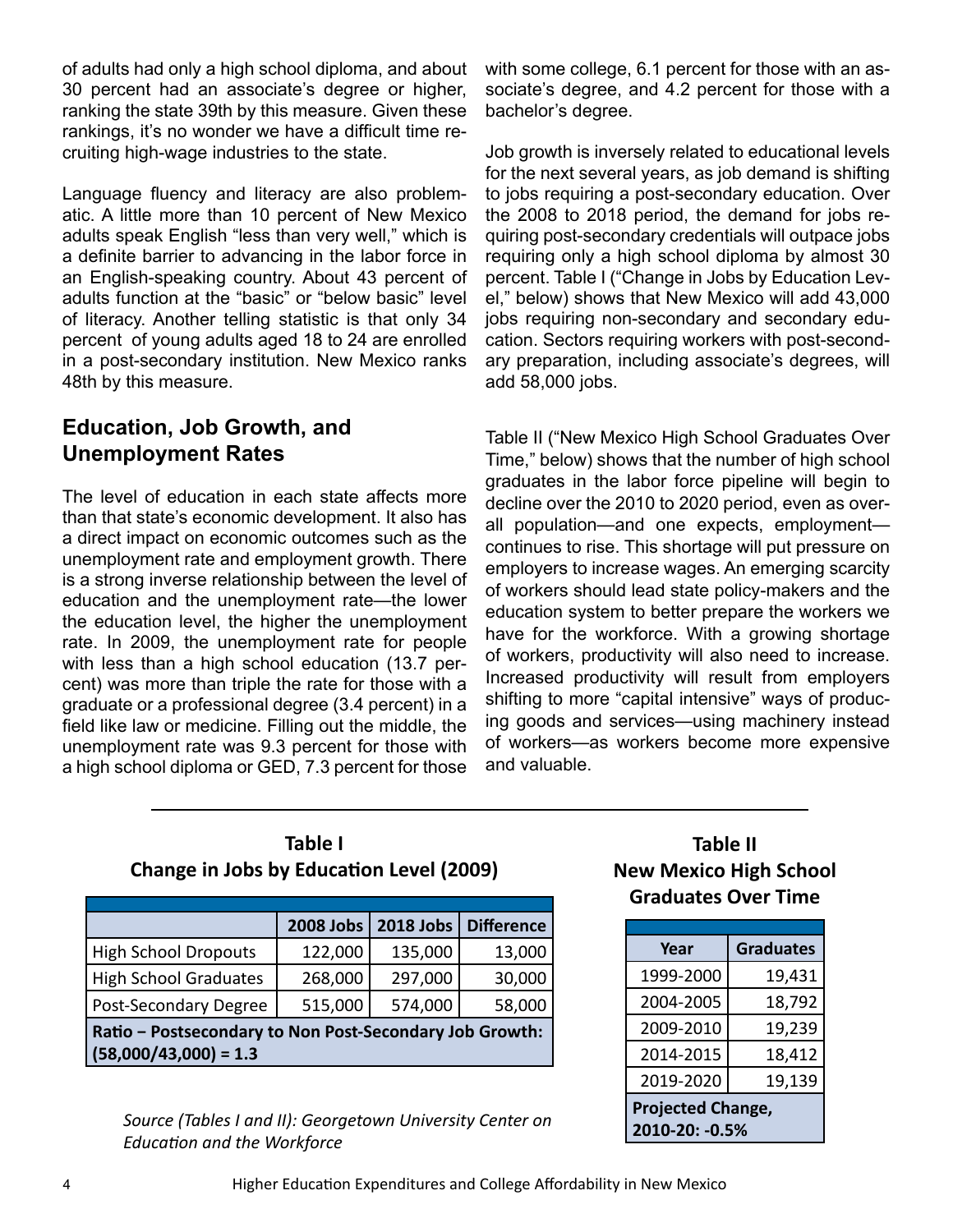The condition of the labor market in New Mexico has been slack in the current recession, with supply outpacing demand, giving employers a bargaining advantage over workers on wages and benefits. The tightening of the labor market over time will give employees more of an edge. Non-traditional higher education students will become more prevalent as the labor market tightens and the need for higher productivity brings about more investment in the human capital (i.e. education and training) of an aging work force.

## **Higher Education and the Recession**

Despite the disappointing education level of our workforce, New Mexico makes an impressive investment in higher education compared to the national average. In fact, New Mexico ranks 11th among the 50 states in terms of expenditures per full-time equivalent (FTE) student, spending 18 percent more per FTE than the national average. In FY10, New Mexico spent \$7,589 per FTE, while the national average was \$6,454. The only states spending more per FTE than New Mexico were Alaska, Connecticut, Idaho, Illinois, Mississippi, Nevada, New York, North Carolina, Oklahoma, Texas, and Wyoming. Almost all of these states are far wealthier than New Mexico and, with the exception of Mississippi, all of these states have higher per capita income than New Mexico.

As could be expected, higher education enrollment has risen rapidly during the current economic downturn. This results from students staying in school longer and workers returning to school to improve their employability. In New Mexico, however, enrollment far outpaced national growth rates. According to the State Higher Education Executive Officers (SHEEO) annual report, *State Higher Education Finance, FY 2010*, New Mexico higher education enrollment on a FTE basis rose by nearly one-quarter between FY05 and FY10 (from 79,219 students in FY05 to 89,450 in FY09, and 98,710 in FY10). Between FY09 and FY10 alone, there was a 10.4 percent increase in enrollment. In the country as a whole, FTE enrollment was up 14.9 percent between FY05 and FY10 and just 6.3 percent between FY09 and FY10.

However, just as the recession led to an increase in higher education enrollment, it also necessitated a decrease in the state's investment on an FTE basis. Educational appropriations per FTE dropped 20 percent between FY05 and FY10 (from \$9,481 to \$7,589 in constant 2010 dollars). As with enrollment growth, the decline in appropriations accelerated

"Given increases in tuition, the Lottery **Scholarship** is quickly running out of funding."



Zuhl Library at New Mexico State University (NMSU) in Las Cruces. © Wikimedia Commons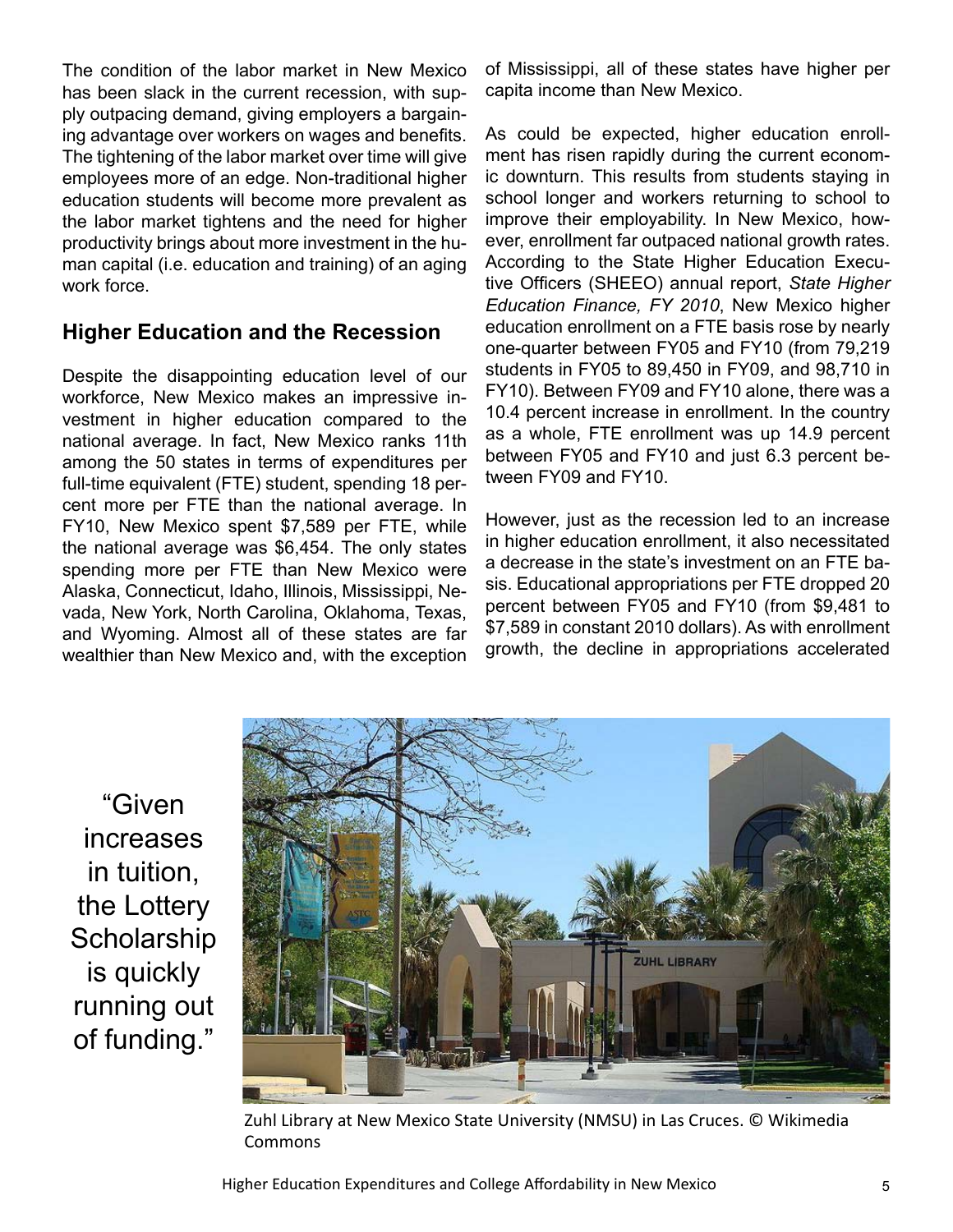between FY09 and FY10. State funding dropped more than 10 percent (from \$8,472 to \$7,589) in just two years. The national average decline in appropriations by FTE was 7.2 percent over the five year period and 3.1 percent between FY09 and FY10 (from \$6,662 in FY05 to \$6,591 in FY09, and \$6,454 in FY10).

Even as state expenditures by FTE were dwindling, overall higher education expenditures in New Mexico rose slightly (3.1 percent or by \$83.1 million) between FY09 and FY12, from \$2.709 billion to \$2.79 billion. Higher education spending in New Mexico was shielded from the full force of the recession during these years because of an increase in federal funding and tuition hikes.

## **Higher Education Expenditures and Revenues**

The most useful way of viewing expenditures in post-secondary education is by looking at total budgeted higher education expenditures from all sources of funds. Expenditures from all funds include the state general fund, revenues from tuition and other fees and charges, and federal funds.

Overall, total state general fund revenues fell by one-fifth as the recession descended on New Mexico (from \$6 billion in FY08 to \$4.8 billion in FY09). In response, state general fund revenues directed to higher education dropped drastically—17.3 percent—between FY09 and FY12, a fall of \$126 million (see Table III, "Higher Education Funds in New Mexico," below). Higher education revenues coming from 'other state funds'— which includes tuition—rose from \$1.307 billion to \$1.364 billion (or 4.4 percent) as state policy-makers chose to shift the cost to students by raising tuition.

Through the federal Recovery Act (or ARRA), the contribution of the federal government rose steeply—about 20 percent—from FY09 to FY12 (from \$545.2 million to \$652.3 million for an increase of \$107.1 million). The federal government's contribution slowed between FY11 and FY12, but still rose by 6 percent in the current budget year. The recession has taken a severe toll on the higher education budget in New Mexico. If the federal government's increase funding had not been so large, the state would have been faced with an even more unpalatable choice of cutting spending or increasing student costs.

Appendix A of the FY10 SHEEO report presents a table showing state support for higher education for fiscal years 2006, 2009, 2010, and 2011. The last two years are atypical because of the money

|                        | <b>General Fund</b> | <b>Other State</b> | <b>Transfers</b> | <b>Federal Funds</b> | <b>Total</b>    |
|------------------------|---------------------|--------------------|------------------|----------------------|-----------------|
|                        |                     | <b>Funds</b>       |                  |                      |                 |
| <b>FY09</b>            | \$857,033.90        | \$1,307,162.10     | \$317.30         | \$545,173.90         | \$2,709,687.20  |
| <b>Total Recurring</b> | \$5,999,322.40      | \$2,548,749.10     | \$1,294,146.10   | \$4,908,834.30       | \$14,751,051.90 |
|                        |                     |                    |                  |                      |                 |
| <b>FY12</b>            | \$730,877.80        | \$1,364,997.00     | \$44,637.80      | \$652,319.80         | \$2,792,832.40  |
| <b>Total Recurring</b> | \$5,416,684.60      | \$3,123,631.10     | \$866,544.80     | \$5,464,805.50       | \$14,871,666.30 |
|                        |                     |                    |                  |                      |                 |
| <b>Difference</b>      | $-$126,156.1$       | \$57,834.9         | \$44,320.5       | \$107,145.9          | \$83,145.2      |
| <b>Total Recurring</b> | $-$582,637.8$       | \$574,882.0        | $-$427,601.3$    | \$555,971.2          | \$120,614.4     |
|                        |                     |                    |                  |                      |                 |
| Percent Change         | $-17.3%$            | 4.2%               | 99.3%            | 16.4%                | 3.0%            |
| <b>Total Recurring</b> | $-10.8%$            | 18.4%              | $-49.3%$         | 10.2%                | 0.8%            |

**Table III Higher Education Funds in New Mexico (FY09 and FY12)**

*Source:* New Mexico Post-Session Review*, various years.*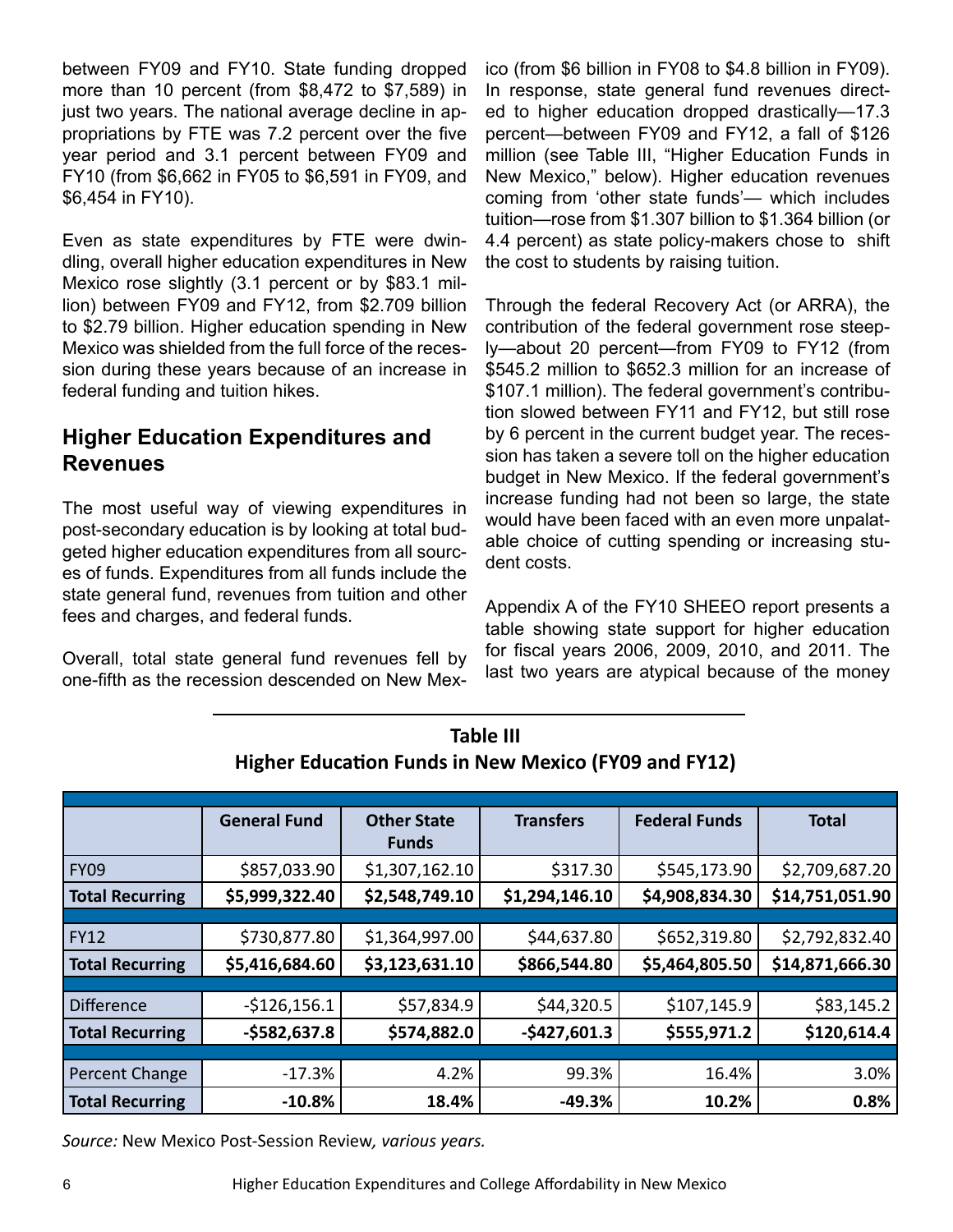from the federal Recovery Act of 2009 that flowed to higher education to replace state funds. The FY06 expenditures are presented as a benchmark to assess the long-term trend in expenditures for higher education. In FY06, New Mexico spent \$837.1 million in state money on higher education. In FY09, before Recovery Act money started coming, New Mexico budgeted \$994 million on higher education.

The *Digest of Education Statistics* provides a breakout of higher education revenues by source. Accord-

| <b>Table IV</b>                                       |
|-------------------------------------------------------|
| <b>New Mexico Higher Education Revenues by Source</b> |
| $(2008 - 2009)$                                       |

|                                             | <b>Total</b> | Percentage |
|---------------------------------------------|--------------|------------|
| <b>Operating Revenues</b>                   | \$1,778,012  | 58.0%      |
| <b>Tuition and Fees</b>                     | \$208,370    | 6.8%       |
| <b>Federal Grants and Contracts</b>         | \$413,227    | 13.5%      |
| <b>State and Local Grants and Contracts</b> | \$216,239    | 7.1%       |
| <b>Sales and Services</b>                   | \$122,913    | 4.0%       |
| <b>Auxiliary Enterprises</b>                |              |            |
| Hospitals                                   | \$574,495    | 18.7%      |
| <b>Independent Operations</b>               | \$242,768    | 7.9%       |
|                                             |              |            |
| <b>Total Revenues</b>                       | \$3,064,303  | 100.0%     |

*Source:* Digest of Education Statistics*, 2008-2009*

## **Table V Financial Aid by Type for New Mexico Title IV Institutions (2008-2009)**

|                                | <b>Number</b><br><b>Receiving</b> | <b>Average</b><br><b>Amount</b> | <b>Percent</b><br><b>Receiving</b> |
|--------------------------------|-----------------------------------|---------------------------------|------------------------------------|
| <b>Federal Grant Aid</b>       | 8,514                             | \$3,931                         | 48%                                |
| <b>State Grant Aid</b>         | 8,708                             | \$1,830                         | 49%                                |
| <b>Institutional Grant Aid</b> | 5,534                             | \$2,992                         | 31%                                |
| Loans                          | 6,052                             | \$6,048                         | 34%                                |
|                                |                                   |                                 |                                    |
| <b>Total, All Aid Types</b>    | 14,639                            | \$4,448                         | 83%                                |

*Source: IPEDS State Data Center*

ing to this source, higher education in New Mexico received \$3.064 billion in total revenues in FY09 (see Table IV, "New Mexico Higher Education Revenues by Source," below). Of that amount, \$1.778 billion (or 58 percent) was operating revenue, \$208 million (or about 7 percent) came from tuition, and federal grants and contracts accounted for \$413.2 million (or 13 percent) of total revenues.

## **Affordability: Tuition and Financial Aid**

Perhaps because New Mexico spends generously on higher education on an FTE basis, tuition at higher education institutions is lower than the national average. New Mexico costs in FY10 were only 40 percent of the national average, even though it had risen by 34.5 percent in the preceding five years. Tuition per FTE in New Mexico rose 40 percent between FY05 to FY09 (from \$1,300 to \$1,851), then declined 5.5 percent in FY10 (to \$1,749). Compared to the national average, New Mexico still has modest tuition costs for students. New Mexico, however, is a very low-income state (as measured by per capita income) so it seems reasonable that tuition costs should be low.

In New Mexico's Title IV institutions, there were 14,639 people—about 83 percent of the student population—receiving financial aid. The average amount received was \$4,448 (see Table V, "Financial Aid by Type for New Mexico Title IV Institutions," at left). Of that number, 8,514 (or 48 percent) were receiving federal grants with an average amount of \$3,831.

A Title IV institution is defined as: "an institution that has a written agreement with the [US] Department of Education that allows the institution to participate in any of the Title IV student financial assistance programs…" There were 41 Title IV higher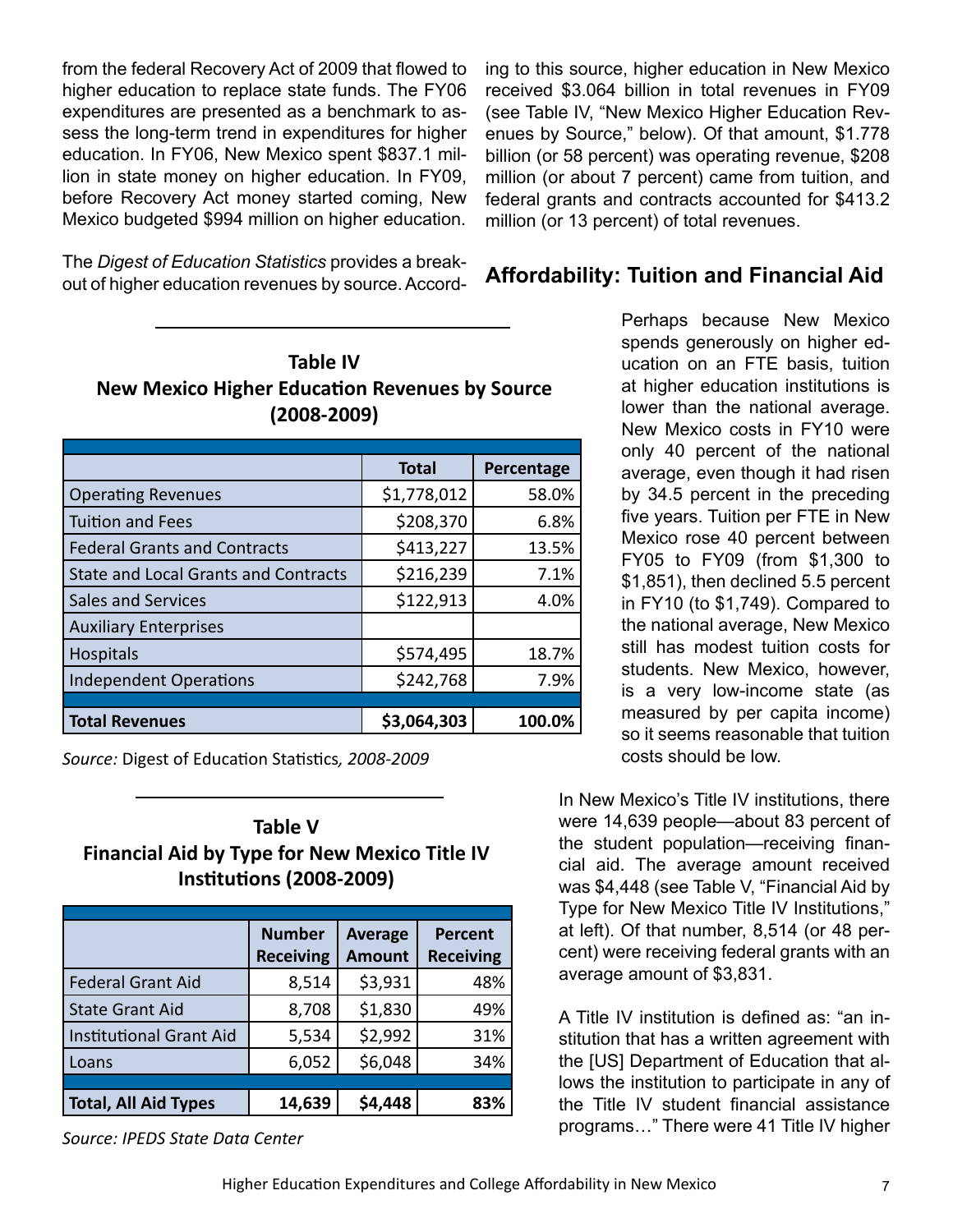education institutions in New Mexico in 2008-09: 28 public, three private non-profits, and 10 private forprofit schools.

Appendix I, II and III (pages 13-15) present a comprehensive picture of financial aid for all post-secondary students in New Mexico (including out-ofstate students in Appendix II and III). Overall, there were about 54,400 students receiving New Mexico sponsored financial aid during FY10 for a total allocation of about \$93 million. Federal expenditures on financial aid were far higher than aid from the state of New Mexico: 140,000 recipients and expenditures of \$522 million. New Mexico expenditures on New Mexico students were \$92 million on 53,100 students.

## **Solvency of the Lottery Scholarship Program and Fund**

The New Mexico Legislative Lottery Scholarship accounts for about 80 percent of state merit-based student scholarship expenditures. However, the sustainability of the scholarship has recently come into question due to trends in revenues and expenditures. A gap is emerging between the supply of Lottery Scholarship dollars and the demand for the scholarship from New Mexico students. Tuition increases at the state's higher education institutions have the effect of depleting the Lottery Scholarship fund. That is, the Legislature's attempts to shift more of the cost of the state's higher education programs to students have the effect of damaging the solvency of the Lottery Scholarship fund.

On July 25, 2011, the Legislative Education Study Committee (LESC) issued a staff brief on the solvency of the Lottery Scholarship fund under a range of scenarios for tuition increases at New Mexico's higher education schools. The LESC's report provides graphs of three Lottery Sustainability Models, provides tables showing projections of Lottery Scholarship fund solvency under three tuition increase scenarios, and compares FY11 to FY12 tuition and fees at New Mexico's higher education institutions.

The Legislative Lottery Scholarship Sustainability NM Higher Education Model (see Appendix IV, page 16) compares the Lottery Scholarship fund



Western New Mexico University's (WNMU) main campus in Silver City. © Wikimedia Commons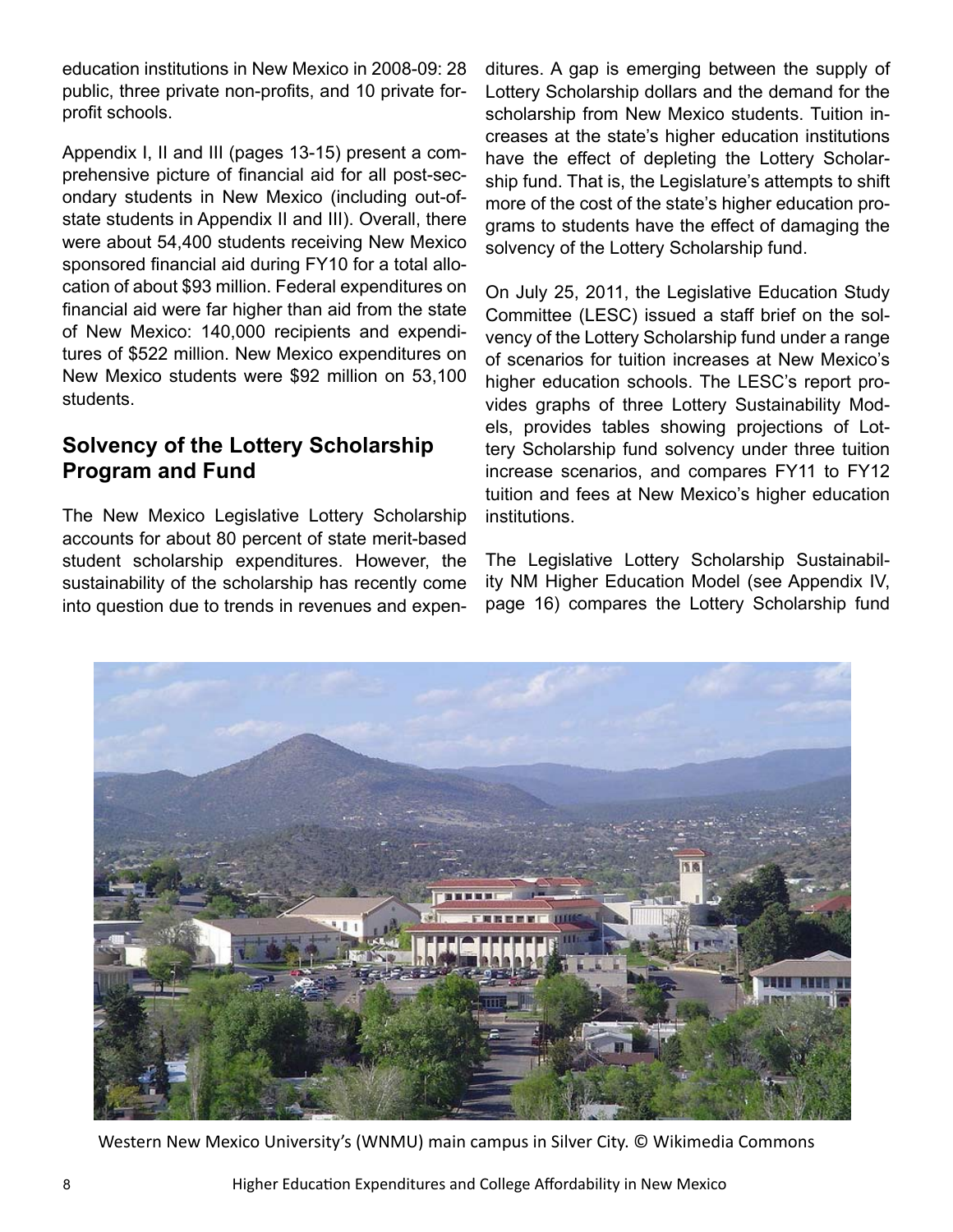balance at the beginning of each fiscal year. Each panel of the table shows the fund balance at the beginning of the fiscal year, the lottery income, interest on the fund, expenditures, and ending balance for the fiscal years between 2009 and 2014. In the first two years, the change was fairly gradual. However, even with no tuition increases, the fund would be on the verge of depletion at the present rate of expenditure by the end of FY14. The Higher Education Model shows that, at the end of FY14, the fund would be in deficit by \$9.4 million with a tuition increase of 5 percent; \$13 million with a tuition increase of 7 percent; and \$16.6 million with tuition increase of 9 percent.

The final table of the LESC report, FY11 to FY12 Tuition and Fees Comparison (see Appendices V and VI, pages 17 and 18), shows that undergraduate resident fees increased by 6.9 percent at the New Mexico Institute of Mining and Technology, 7.9 percent at New Mexico State University, and by 6.8 percent at the University of New Mexico. Statewide, the undergraduate tuition increase between FY11 and FY12 was 10 percent. It is clear that there are looming problems ahead for the New Mexico Lottery Scholarship.

A June 15, 2010, memorandum from the staff of the Legislative Study Committee to the LESC, made several recommendations to tighten eligibility requirements for receiving the Lottery Scholarship. The recommendations were made in the context of expected constraints on Lottery Scholarship funding availability. The LESC staff recommendations fell under two headings: increasing the merit-based requirements and establishing a scholarship-forservice program. Under increasing the merit-based requirements, the LESC staff proposed requiring a more rigorous high school curriculum for recipients and/or allocating the Lottery Scholarship on a sliding-scale based on a student's GPA. The scholarship-for-service concept would use the existing model of scholarships for students in the health care field for qualifying for the Lottery Scholarship.

A policy that was not mentioned in the LESC staff report was changing the Lottery Scholarship eligibility criteria from a merit basis to a need basis. The basic criteria could be shifted from a merit basis to a need basis entirely or by blending merit-based criteria with need-based criteria. The concept of a lottery scholarship determined by need-based eligibility could utilize the existing FAFSA (Free Application for Federal Student Aid) structure.

## **Table VI New Mexico Statewide Average Annual Community College Education Expenses for a Working Adult (2010)**

|                                            | 1 Worker | 1 Worker,<br>1 Infant | 1 Worker,<br>1 Infant, 1<br>Preschooler |
|--------------------------------------------|----------|-----------------------|-----------------------------------------|
| <b>Tuition and Fees</b>                    | \$1,350  | \$1,350               | \$1,350                                 |
| (Less Grants and Credits)                  | (5498)   | (5498)                | (\$498)                                 |
| <b>Total School Expense</b>                | \$852    | \$852                 | \$852                                   |
| Extra Transportation/<br><b>Child Care</b> | \$180    | \$962                 | \$1,739                                 |
|                                            |          |                       |                                         |
| <b>Total Annual Expense</b>                | \$1,032  | \$1,814               | \$2,591                                 |
|                                            |          |                       |                                         |
| Total Cost - 4 Years                       | \$4,128  | \$7,258               | \$10,362                                |

**Costs versus Income**

Despite the lower rates of tuition and the prevalence of financial aid programs, the cost of a post-secondary education is still out of reach for many New Mexico workers, particularly when the cost of child care and lost wages are figured in.

*The Basic Economic Security Tables for New Mexico*, a project of Wider Opportunities for Women's (WOW) economic security programs, provides an estimate of the cost of adult education and training expenses. The estimate is for three categories of workers—two with small children and one without—for a statewide average of the cost of community college education. According to this

*Source:* The Basic Economic Security Tables of New Mexico, *WOW*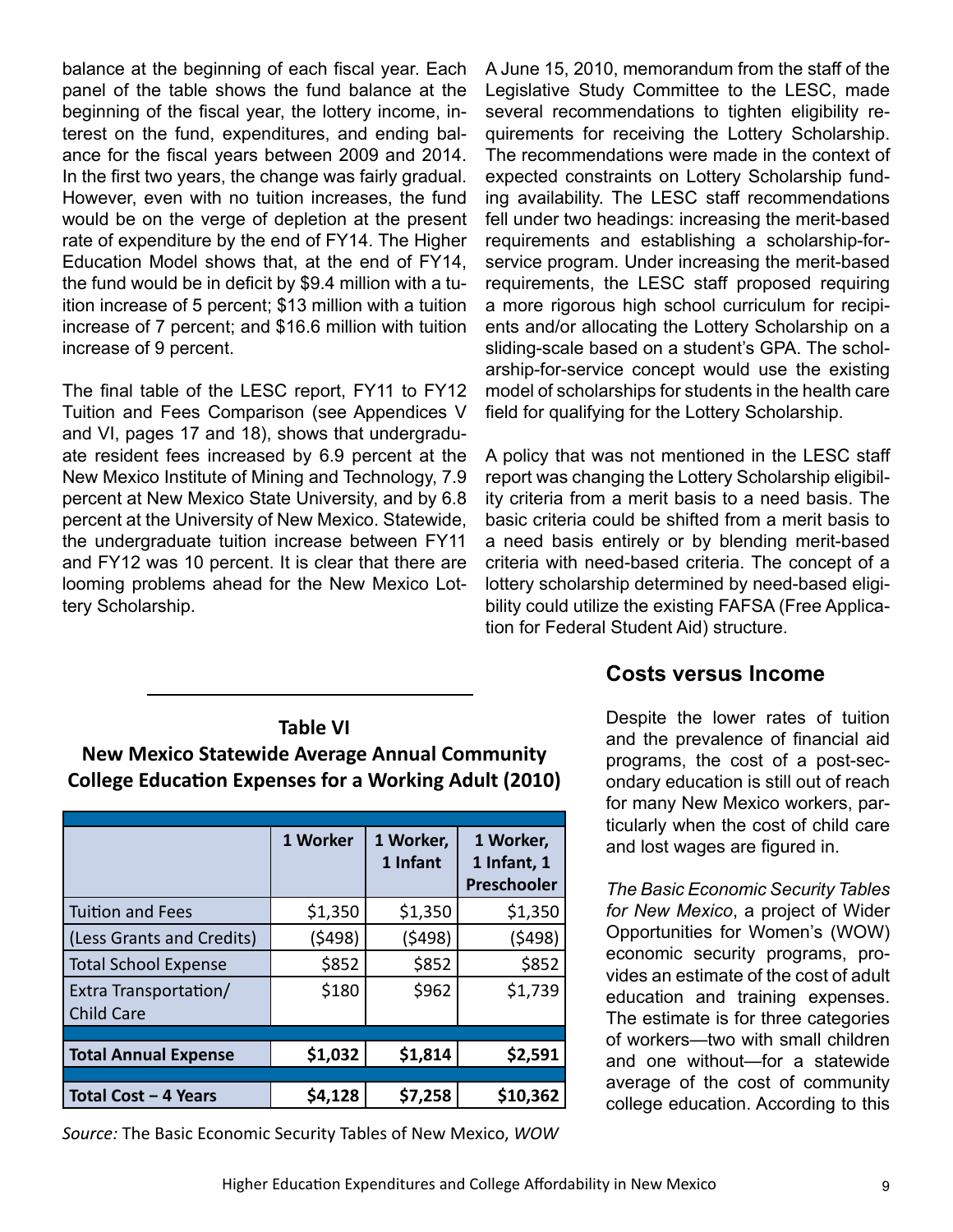report, community college degrees commonly boost earnings by 20 to 30 percent.

For one single full-time worker who attended a New Mexico community college half time in 2010 the annual cost was \$1,032, totaling \$4,128 over four years. For a worker with an infant (not an unusual situation) the annual cost was \$1,814, or \$7,258 for four years. The cost rises to \$2,591 a year and \$10,362 for a 4-year program for a single worker with an infant and a preschooler. The cost of community college education should also include the income foregone by dropping hours worked by half. Given these circumstances, the cost of attending community college is fairly high, and probably constitutes a barrier for most working parents.

WOW's Family Economic Security Program has produced estimates that provide statewide and county basic economic security tables for several family configurations for 2010 (see Table VI, page 9). As part of this study, WOW produced a table estimating



the annual and 4-year cost of community college for a family of one worker; one worker with one infant; and one worker with one infant and one preschooler. The added cost for the worker with a child or two includes paid child care and extra transportation to and from the child care facility. Transportation and child care rises from \$180 for one worker, to \$962 for one worker with an infant, and \$1,739 for one worker with an infant and preschooler.

The income level needed to provide basic economic security is \$21,888 for one worker with employmentbased benefits; \$34,296 for one worker with an infant; and \$47,174 for one worker with a preschooler and school-age child. Community college expenses would eat up 5 percent of incomes.

At least one-fifth of all New Mexico families had incomes lower than \$25,000, according to Working Poor Families Project special data runs from the US Census' American Community Survey. A family income below \$25,000 represents economic hardship. Another 52,000 families, or nearly 10 percent

of total families, had incomes between \$25,000 and \$35,000, which is certainly a level of income that indicates economic stress. Attendance at community college and working part time may be simply beyond the reach of many lower-income families. And if lower income is defined as less than \$35,000, this represents almost one-third of New Mexico families.

## **Key Findings and Policy Recommendations**

Since New Mexico already makes a very large investment in post-secondary education, there is a disconnect between amount of money spent and outcomes in the way of an educated work force. Even given the state's level of investment, a college education may still be too costly, particularly for our lowest-income workers and workers with young children. The need for remedial courses may prolong the time a student spends in college, which will drive up costs. Such students may also conclude that a post-secondary education is simply beyond their reach intellectually because they did not receive the necessary background in high school.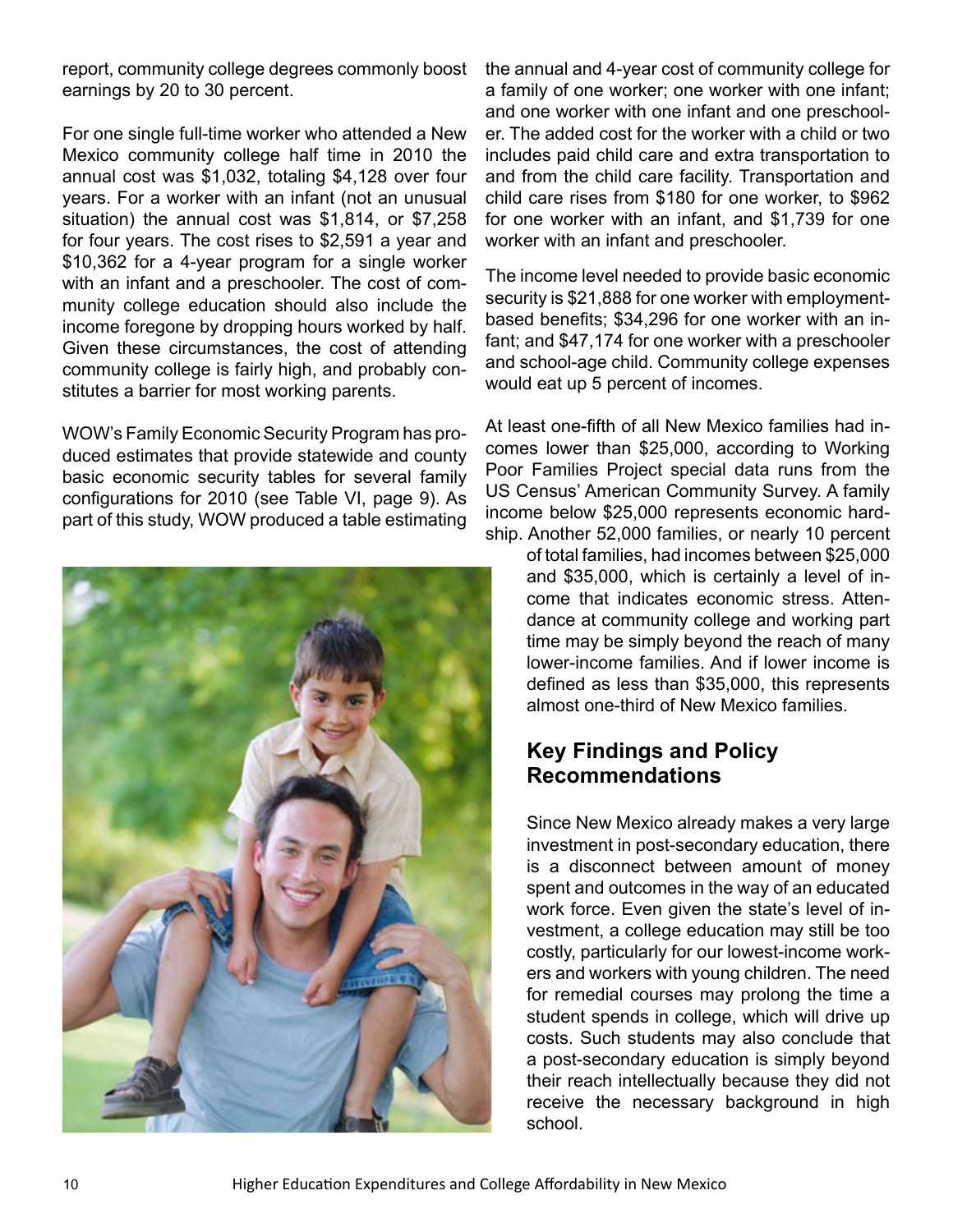# **College Affordability Fund**

One way New Mexico could improve affordability for low-income workers is to expand the College Affordability Fund, which provides tuition assistance to those who have been out of school for more than a year and may not qualify for a merit scholarship. Eligibility could be broadened in a number of ways:

• Currently, a student must be enrolled at a fouryear college or university to receive assistance from the College Affordability Fund. Expanding eligibility to include degrees or professional certificates from two-year colleges would open the fund to include a whole new range of students,



Main building of Mesalands Community College in Tucumcari. Photo by Christian M. Mericle.

putting a post-secondary education more readily within their reach.

• Currently, a student must remain enrolled at least half time. Eligibility should be expanded to allow students to take fewer courses to more easily fit school into work schedules.

• Currently, awards are limited to \$1,000 per semester and \$2,000 per year. The amount of funds available per semester and year should be expanded.

• Currently, part-time students receive a prorated amount (no more than \$750 for students

> enrolled three-quarters time and \$500 for half time). The pro-rated amount should be expanded to match the true cost of part-time coursework.

> • Improving outreach to students and simplifying the procedures used by agencies that administer the fund would also allow it to reach more students.

# **Lottery Scholarship**

Given increases in tuition, the Lottery Scholarship is quickly running out of funding. Changes should be made so that it better serves the students who need it most:

• The Lottery Scholarship could be need-based and the award amount could be expanded for those who qualify to help meet other costs such as fees, books, and living expenses.

• Currently, only those who just graduated from high school are eligible for the Lottery Scholarship. Eligibility could be expanded to include low-income young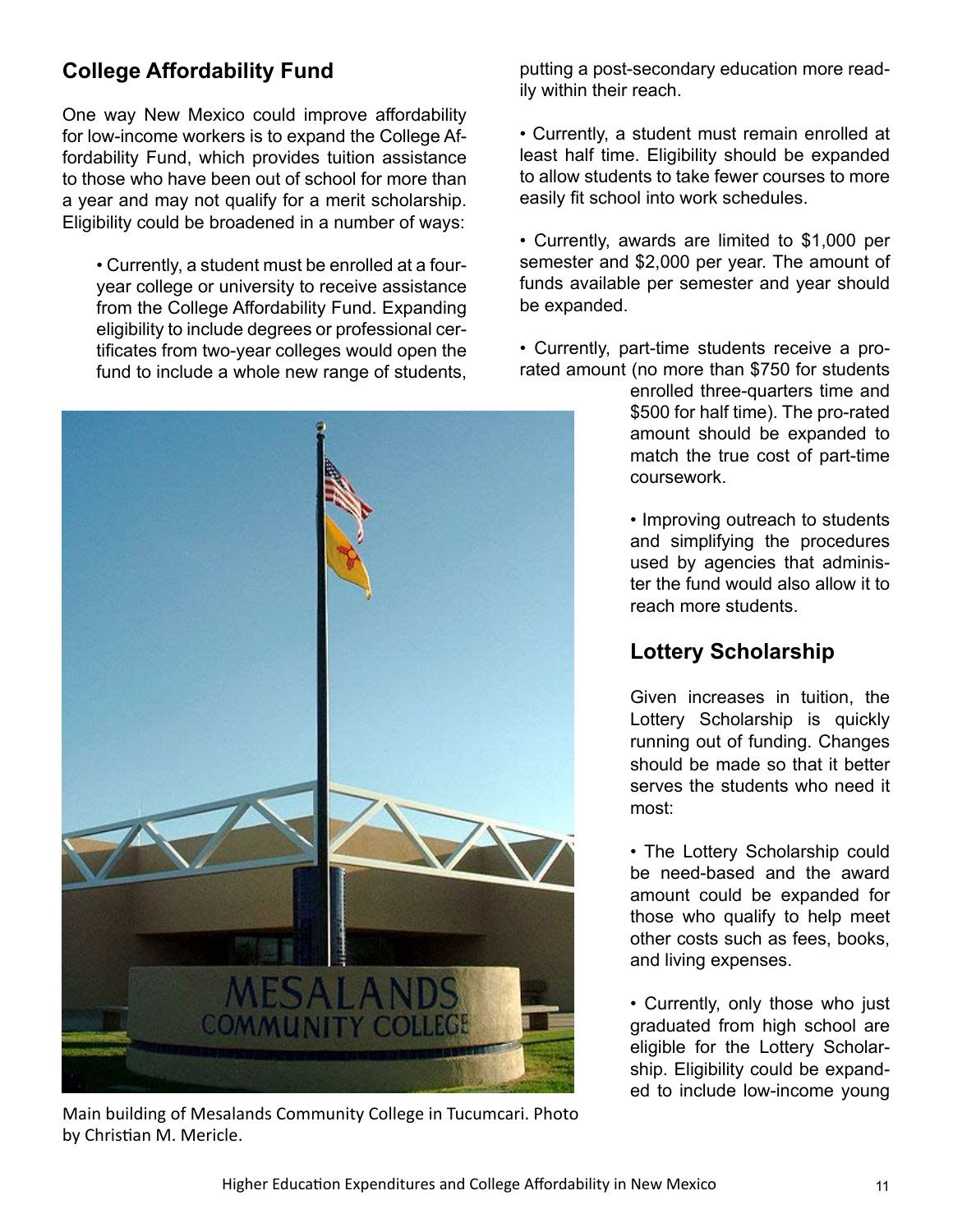adults who did not attend college right out of high school.

# **Child Care Assistance**

Policies to make college more affordable for working adults must include increased child care assistance. Parents must have safe, reliable and affordable child care not just for the hours they are in class, but for necessary study time as well. However, budget shortfalls due to the recession have taken a heavy toll on New Mexico's child care assistance program. Currently, only families living in deep poverty are eligible for new enrollment in the program. Those who would have been eligible just a few years ago have been placed on a waiting list, which has grown to include several thousand children. Child care assistance should be expanded in a number of ways:

- Eligibility should be set at 235 percent of the poverty level, as it was when the program was fully funded prior to the recession.
- Eligibility should be higher for parents who are pursuing a post-secondary education at least half time.
- Payments to providers should encourage higher standards of quality so children are

getting appropriate child development experiences. The higher the quality of care, the more likely children will be set on the path to their own future academic success.

## **Employer-based Training and Education**

Employers could be engaged in retaining and improving their workforce by investing in their workers' education. The state should encourage an expanded use of successful job training incentive programs and work-skill development programs to expand the flexible skill base of their employees. This can not only serve to help employees pay for higher education, but can lead to higher wages for the worker as well as build capacity for the employer to expand the services they offer. Employer-based training can be linked to post-secondary education in a number of ways:

• Employers could be encouraged to invest in worker education that leads to credentials and degrees by subsidizing tuition at post-secondary institutions.

• The state should assure that any state-funded worker training awards credits that lead to post-secondary degrees and credentials.

"Policies to make college more affordable for working adults must include increased child care assistance."



12 Higher Education Expenditures and College Affordability in New Mexico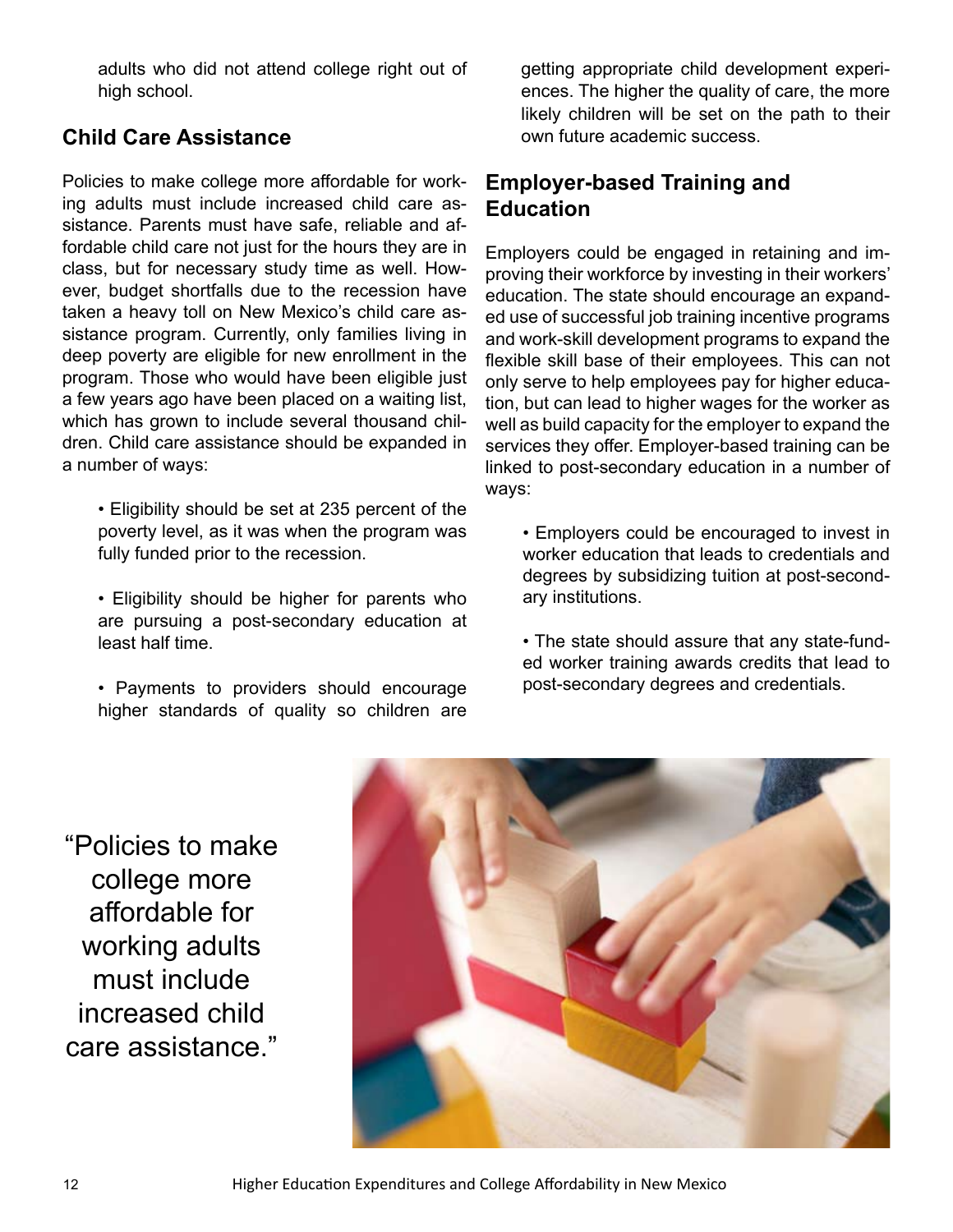## **Appendix I State Financial Aid for All Students Attending a New Mexico Public Post-Secondary Institution (FY 2010)**

| <b>Grant and Scholarship Programs</b> | <b>Number of</b><br><b>Recipients</b> | <b>Total Amount</b><br><b>Awarded</b> |
|---------------------------------------|---------------------------------------|---------------------------------------|
| 3 Percent Scholarships                | 9,799                                 | \$9,527,673                           |
| <b>Athletic Scholarships</b>          | 1,622                                 | \$9,093,235                           |
| <b>College Affordability Grant</b>    | 3,127                                 | \$2,006,162                           |
| <b>Competitive Scholarships</b>       | 1,221                                 | \$1,495,873                           |
| Legislative Endowment                 | 274                                   | \$252,315                             |
| Legislative Lottery Scholarship       | 19,696                                | \$47,106,377                          |
| Lottery Disability                    | 26                                    | \$40,562                              |
| <b>New Mexico Scholars</b>            | 205                                   | \$935,775                             |
| <b>Student Choice</b>                 | 137                                   | \$351,574                             |
| <b>Student Incentive Grant</b>        | 15,212                                | \$12,373,771                          |
| <b>Vietnam Veterans</b>               | 16                                    | \$31,613                              |
| <b>Subtotal</b>                       |                                       |                                       |
|                                       | 51,335                                | \$83,214,930                          |
| <b>Loan Programs</b>                  | <b>Number of</b><br><b>Recipients</b> | <b>Total Amount</b><br><b>Awarded</b> |
| <b>Medical Student Loan</b>           | 13                                    | \$299,373                             |
| <b>Nursing Loan</b>                   | 33                                    | \$200,097                             |
| <b>Nurse Educator Loan</b>            | 7                                     | \$17,700                              |
| <b>Minority Doctoral Loans</b>        | 8                                     | \$120,000                             |
| <b>Allied Health Loan</b>             | 13                                    | \$91,500                              |
| <b>Teacher Loan</b>                   | 16                                    | \$66,540                              |
| <b>WICHE</b>                          | 94                                    | \$1,938,599                           |
|                                       |                                       |                                       |
| <b>Subtotal</b>                       | 184                                   | \$2,733,809                           |
| <b>Work/Service Related Programs</b>  | <b>Number of</b><br><b>Recipients</b> | <b>Total Amount</b><br><b>Awarded</b> |
| <b>Graduate Scholarships</b>          | 87                                    | \$547,740                             |
| <b>State Work-Study</b>               | 2,826                                 | \$7,406,419                           |
| <b>Subtotal</b>                       | 2,913                                 | \$7,954,159                           |
| <b>Total State Financial Aid</b>      | 54,432                                | \$93,902,898                          |

*Source: New Mexico Higher Education Department*

Higher Education Expenditures and College Affordability in New Mexico 13 13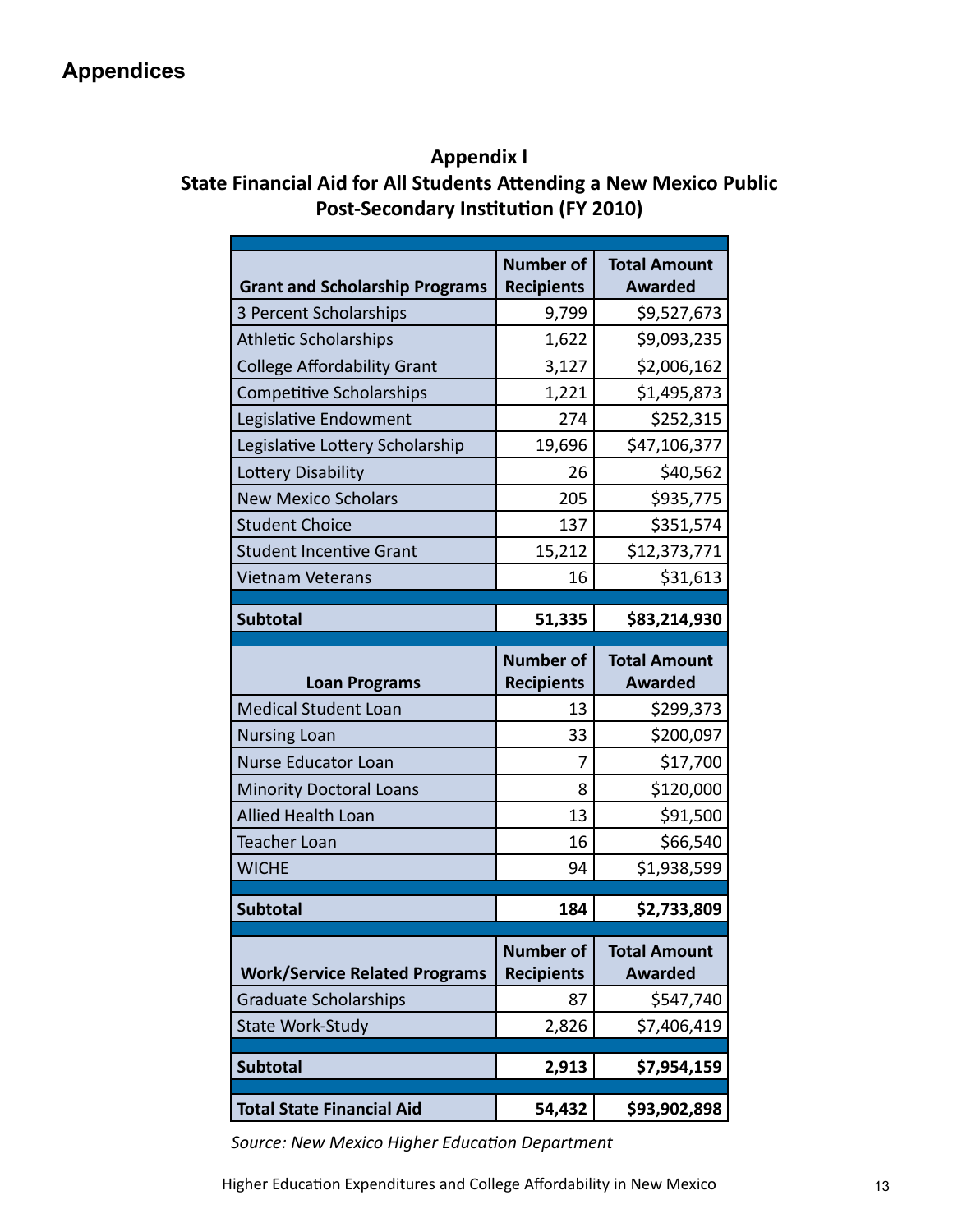## **Appendix II Federal Financial Aid for All Students Attending a New Mexico Public Post-Secondary Institution (FY 2010)**

| <b>Grant and Scholarship Programs</b>                      | <b>Number of</b><br><b>Recipients</b>          | <b>Total Amount</b><br><b>Awarded</b>                |
|------------------------------------------------------------|------------------------------------------------|------------------------------------------------------|
| <b>Academic Competitiveness Grant</b>                      | 2,345                                          | \$1,714,955                                          |
| <b>Pell Grants</b>                                         | 54,979                                         | \$189,918,342                                        |
| <b>Smart Grant</b>                                         | 521                                            | \$1,587,615                                          |
| Supplement Educational Opportunity                         | 6,371                                          | \$4,697,314                                          |
|                                                            |                                                |                                                      |
| <b>Subtotal</b>                                            | 64,216                                         | \$197,918,226                                        |
| <b>Loan Programs</b>                                       | <b>Number of</b><br><b>Recipients</b>          | <b>Total Amount</b><br><b>Awarded</b>                |
| <b>Direct Plus</b>                                         | 2                                              | \$8,359                                              |
| Direct Subsidized                                          | 1,242                                          | \$4,287,459                                          |
| <b>Direct Unsubsidized</b>                                 | 891                                            | \$2,238,162                                          |
| Payment Loans for Undergraduates                           | 670                                            | \$5,990,713                                          |
| Perkins Loan                                               | 1,713                                          | \$3,301,602                                          |
| <b>Stafford Student Loan</b>                               | 35,402                                         | \$143,244,272                                        |
| <b>Stafford Unsubsidized</b>                               | 30,777                                         | \$152,967,435                                        |
| <b>Other Federal</b>                                       | 1,898                                          | \$4,632,631                                          |
| <b>Subtotal</b>                                            | 72,595                                         | \$316,670,633                                        |
| <b>Work/Service Related Programs</b><br>Federal Work-Study | <b>Number of</b><br><b>Recipients</b><br>2,967 | <b>Total Amount</b><br><b>Awarded</b><br>\$7,543,631 |
|                                                            |                                                |                                                      |
| <b>Subtotal</b>                                            | 2,967                                          | \$7,543,631                                          |
| <b>Total Federal Programs</b>                              | 139,778                                        | \$522,132,490                                        |

*Source: New Mexico Higher Education Department*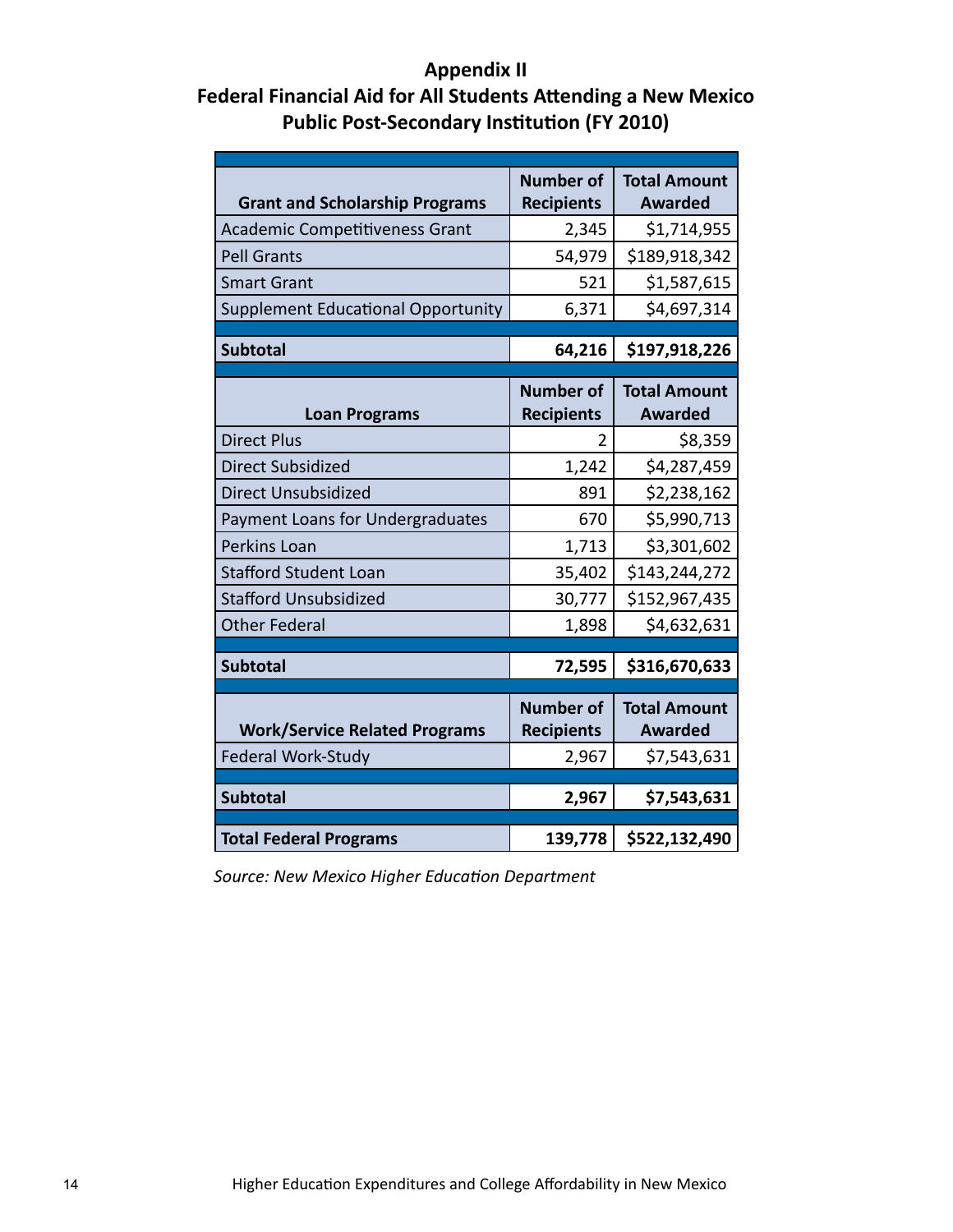## **Appendix III Total Financial Aid for Only New Mexico Students Attending a New Mexico Public Post-Secondary Institution (FY 2010)**

| <b>Need-Based Scholarships</b>                   | <b>Number of</b><br><b>Recipients</b> | <b>Total Amount</b><br><b>Awarded</b> |
|--------------------------------------------------|---------------------------------------|---------------------------------------|
| 3 Percent Scholarship (3 of Allocation)          | 6,556                                 | \$6,383,541                           |
| <b>College Affordability Grant</b>               | 3,127                                 | \$2,006,162                           |
| Legislative Endowment                            | 274                                   | \$252,315                             |
| <b>New Mexico Scholars</b>                       | 205                                   | \$935,775                             |
| <b>Student Incentive Grant</b>                   | 15,212                                | \$12,373,771                          |
| <b>Student Choice</b>                            | 137                                   | \$351,574                             |
| <b>State Work Study</b>                          | 2,543                                 | \$6,665,777                           |
|                                                  |                                       |                                       |
| <b>Subtotal</b>                                  | 28054                                 | \$28,968,915                          |
| <b>Need-Based Loans for Service</b>              | <b>Number of</b><br><b>Recipients</b> | <b>Total Amount</b><br><b>Awarded</b> |
| <b>Allied Health Loan</b>                        | 13                                    | \$91,500                              |
| <b>Medical Service Loan</b>                      | 13                                    | \$299,373                             |
| <b>Nursing Loan</b>                              | 33                                    | \$200,097                             |
| <b>Teacher Loan</b>                              | 16                                    | \$66,540                              |
|                                                  |                                       |                                       |
| <b>Subtotal</b>                                  | 75                                    | \$657,510                             |
|                                                  |                                       |                                       |
| <b>Merit-Based Scholarships</b>                  | <b>Number of</b><br><b>Recipients</b> | <b>Total Amount</b><br><b>Awarded</b> |
| 3 Percent Scholarships (1/3 of allocation)       | 3,243                                 | \$3,144,132                           |
| <b>Athletic Scholarships</b>                     | 1,622                                 | \$9,093,235                           |
| Legislative Lottery Scholarships                 | 19,696                                | \$47,106,377                          |
| Legislative Lottery Disability Scholar-<br>ships | 26                                    | \$40,562                              |
| <b>Vietnam Veterans</b>                          | 16                                    | \$31,613                              |
| <b>State Work Study</b>                          | 283                                   | \$740,642                             |
| <b>Subtotal</b>                                  | 24,886                                | \$60,156,561                          |
| <b>Merit-Based Loans for Service</b>             | <b>Number of</b>                      | <b>Total Amount</b><br><b>Awarded</b> |
| <b>Minority Doctoral Loans</b>                   | <b>Recipients</b><br>8                |                                       |
| <b>Nurse Educator Loans</b>                      | 7                                     | \$120,000                             |
| <b>WICHE</b>                                     | 94                                    | \$17,700                              |
| <b>Subtotal</b>                                  | 109                                   | \$1,938,599<br>\$2,076,299            |
| <b>Total State Financial Aid for New</b>         |                                       |                                       |

*Source: New Mexico Higher Education Department*

Higher Education Expenditures and College Affordability in New Mexico 15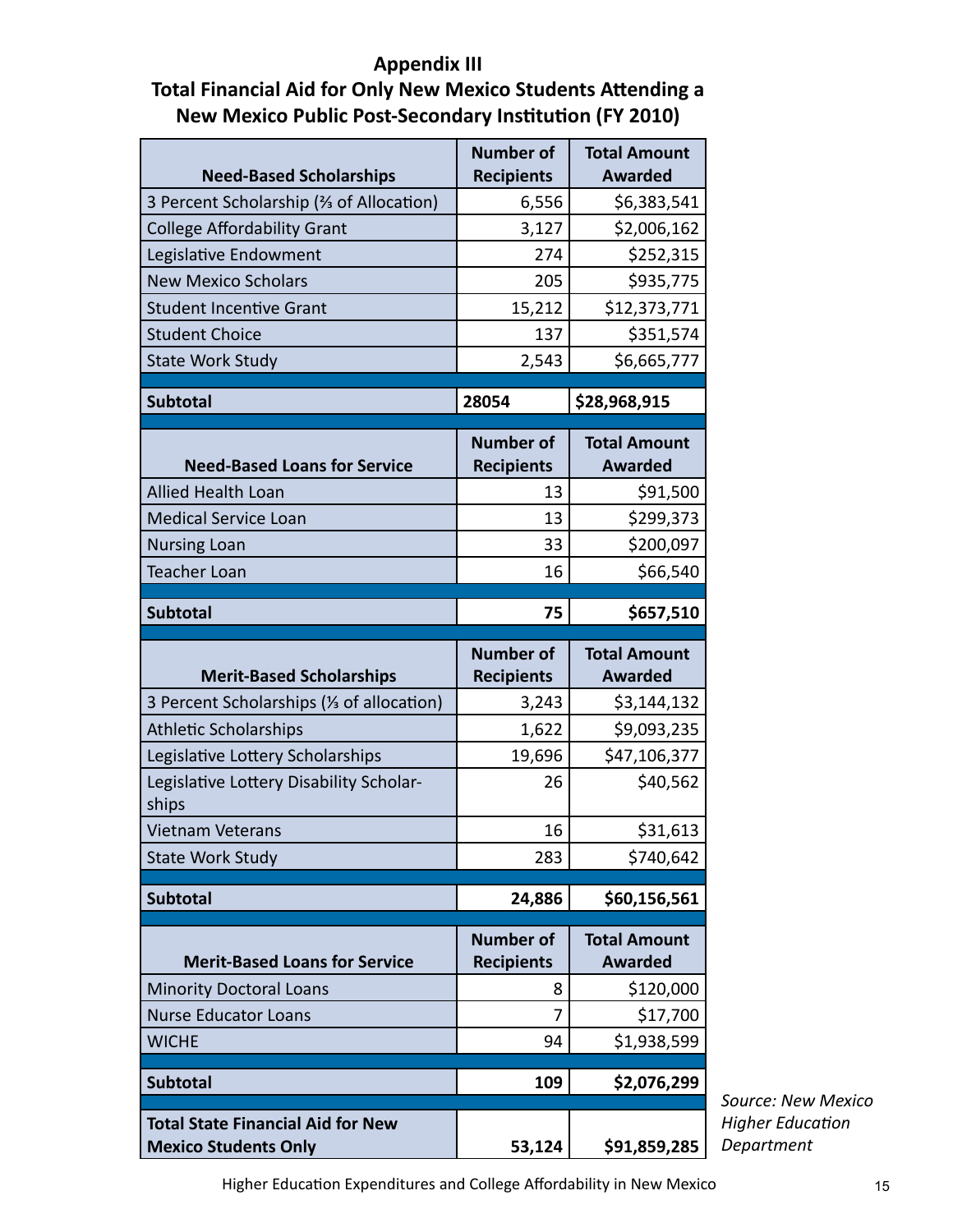## **Appendix IV Legislative Lottery Scholarship Sustainability NM Higher Education Model (in Thousands of Dollars)**

| <b>Current Tuition Rates</b>         | <b>FY09</b> | <b>FY10</b> | <b>FY11</b> | <b>FY12</b> | <b>FY13</b> | <b>FY14</b>  |
|--------------------------------------|-------------|-------------|-------------|-------------|-------------|--------------|
| July 1 Balance                       | \$68,154.2  | \$66,478.2  | \$62,335.8  | \$51,884.7  | \$37,938.3  | \$20,840.8   |
| Lottery Income                       | \$41,007.6  | \$42,969.7  | \$41,554.7  | \$41,554.7  | \$41,554.7  | \$41,554.7   |
| Interest Income                      | \$553.3     | \$101.9     | \$1,246.7   | \$1,037.7   | \$758.8     | \$416.8      |
| <b>Total Revenue</b>                 | \$41,560.9  | \$43,071.6  | \$42,801.4  | \$42,592.4  | \$42,313.5  | \$41,971.5   |
| Expenditures                         | \$43,236.9  | \$47,214.0  | \$53,252.5  | \$56,538.8  | \$59,411.0  | \$62,474.2   |
| June 30 Balance                      | \$66,478.2  | \$62,335.8  | \$51,884.7  | \$37,938.3  | \$20,840.8  | \$338.1      |
|                                      |             |             |             |             |             |              |
| <b>Tuition at 5 Percent Increase</b> |             |             |             |             |             |              |
| July 1 Balance                       | \$68,154.2  | \$66,478.2  | \$62,335.8  | \$51,316.9  | \$34,532.2  | \$14,395.9   |
| Lottery Income                       | \$41,007.6  | \$42,969.7  | \$41,554.7  | \$41,554.7  | \$41,554.7  | \$41,554.7   |
| Interest Income                      | \$553.3     | \$101.9     | \$1,246.7   | \$1,026.3   | \$690.6     | \$287.9      |
| <b>Total Revenue</b>                 | \$41,560.9  | \$43,071.6  | \$42,801.4  | \$42,581.0  | \$42,245.3  | \$41,842.6   |
| Expenditures                         | \$43,236.9  | \$47,214.0  | \$53,820.3  | \$59,365.8  | \$62,381.6  | \$65,597.9   |
| June 30 Balance                      | \$66,478.2  | \$62,335.8  | \$51,316.9  | \$34,532.2  | \$14,395.9  | $-59,359.3$  |
|                                      |             |             |             |             |             |              |
| <b>Tuition at 7 Percent Increase</b> |             |             |             |             |             |              |
| July 1 Balance                       | \$68,154.2  | \$66,478.2  | \$62,335.8  | \$51,316.9  | \$33,401.4  | \$12,054.4   |
| Lottery Income                       | \$41,007.6  | \$42,969.7  | \$41,554.7  | \$41,554.7  | \$41,554.7  | \$41,554.7   |
| Interest Income                      | \$553.3     | \$101.9     | \$1,246.7   | \$1,026.3   | \$668.0     | \$241.1      |
| <b>Total Revenue</b>                 | \$41,560.9  | \$43,071.6  | \$42,801.4  | \$42,581.0  | \$42,222.7  | \$41,795.8   |
| Expenditures                         | \$43,236.9  | \$47,214.0  | \$53,820.3  | \$60,465.5  | \$63,569.8  | \$66,847.4   |
| June 30 Balance                      | \$66,478.2  | \$62,335.8  | \$51,316.9  | \$33,401.4  | \$12,054.4  | $-$12,997.2$ |
|                                      |             |             |             |             |             |              |
| <b>Tuition at 9 Percent Increase</b> |             |             |             |             |             |              |
| July 1 Balance                       | \$68,154.2  | \$66,478.2  | \$62,335.8  | \$51,316.9  | \$32,270.7  | \$9,712.8    |
| Lottery Income                       | \$41,007.6  | \$42,969.7  | \$41,554.7  | \$41,554.7  | \$41,554.7  | \$41,554.7   |
| Interest Income                      | \$553.3     | \$101.9     | \$1,246.7   | \$1,026.3   | \$645.4     | \$194.3      |
| <b>Total Revenue</b>                 | \$41,560.9  | \$43,071.6  | \$42,801.4  | \$42,581.0  | \$42,200.1  | \$41,749.0   |
| Expenditures                         | \$43,236.9  | \$47,214.0  | \$53,820.3  | \$61,627.3  | \$64,758.0  | \$68,096.9   |
| June 30 Balance                      | \$66,478.2  | \$62,335.8  | \$51,316.9  | \$32,270.7  | \$9,712.8   | $-$16,635.1$ |

*Source: Legislative Education Study Committee, 2011*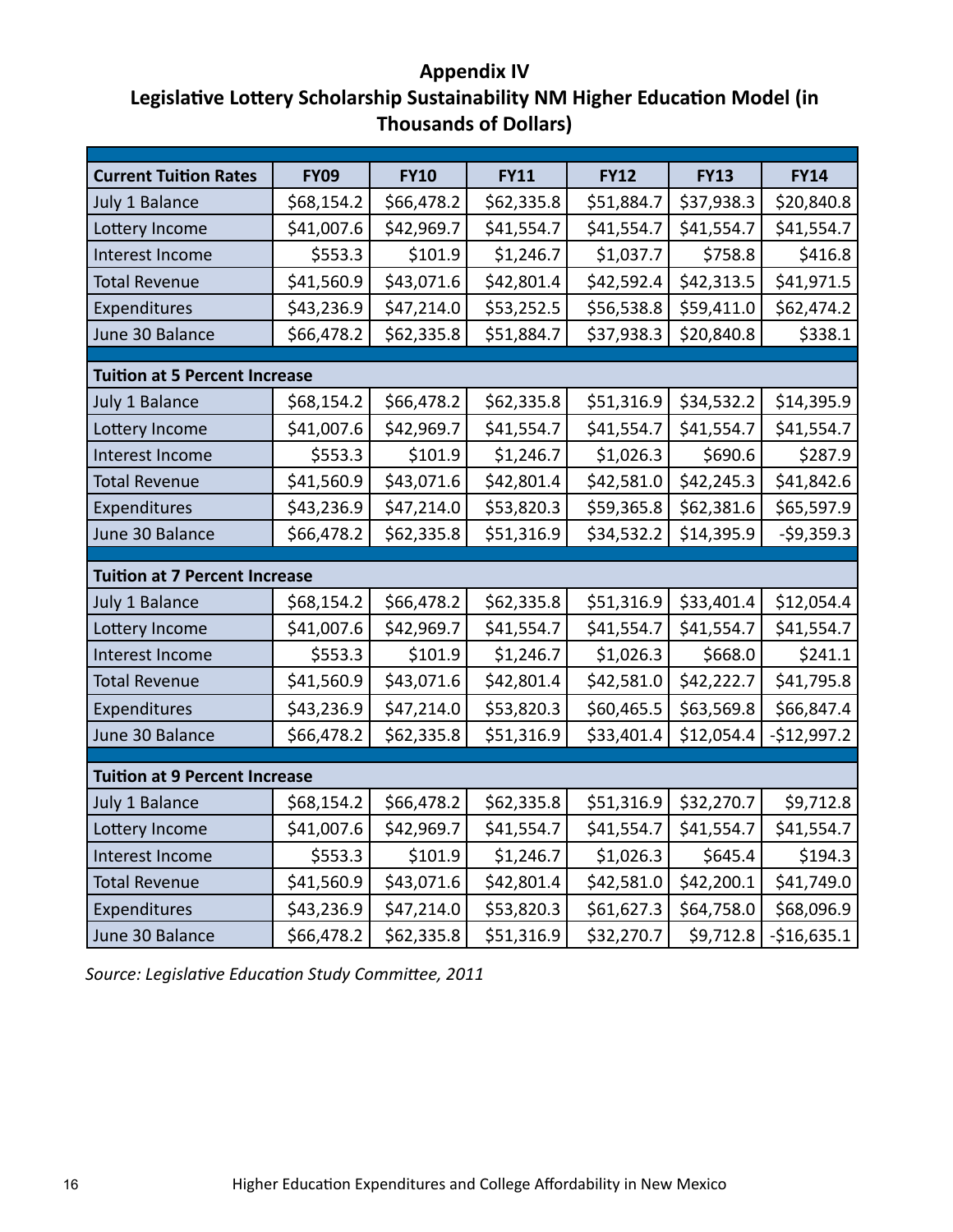## **Appendix V FY11 to FY12 Tuition and Fees Comparison at 4-Year Schools**

|                                   |                 |                  | <b>FY11 Total Tuition and Fees</b> |                  | <b>FY12 Annual Total Tuition and Fees</b> |                  |                 |                  |  |  |
|-----------------------------------|-----------------|------------------|------------------------------------|------------------|-------------------------------------------|------------------|-----------------|------------------|--|--|
|                                   | Undergraduate   |                  | Graduate                           |                  | Undergraduate                             |                  | <b>Graduate</b> |                  |  |  |
|                                   | <b>Resident</b> | Non-<br>resident | <b>Resident</b>                    | Non-<br>resident | <b>Resident</b>                           | Non-<br>resident | <b>Resident</b> | Non-<br>resident |  |  |
|                                   |                 |                  |                                    |                  |                                           |                  |                 |                  |  |  |
| <b>Research Institutions</b>      |                 |                  |                                    |                  |                                           |                  |                 |                  |  |  |
| <b>NMIMT</b>                      | \$4,942         | \$14,620         | \$5,133                            | \$15,495         | \$5,285                                   | \$15,738         | \$5,492         | \$16,684         |  |  |
| <b>NMSU</b>                       | \$5,400         | \$16,680         | \$5,808                            | \$17,088         | \$5,827                                   | \$18,269         | \$6,278         | \$18,720         |  |  |
| UNM                               | \$5,506         | \$18,691         | \$6,041                            | \$19,207         | \$5,809                                   | \$19,951         | \$6,381         | \$20,469         |  |  |
| <b>Comprehensive Institutions</b> |                 |                  |                                    |                  |                                           |                  |                 |                  |  |  |
| <b>ENMU</b>                       | \$3,900         | \$9,432          | \$4,332                            | \$9,864          | \$4,147                                   | \$9,658          | \$4,566         | \$10,114         |  |  |
| <b>NMHU</b>                       | \$2,952         | \$4,632          | \$3,168                            | \$4,872          | \$3,264                                   | \$5,328          | \$3,504         | \$5,606          |  |  |
| <b>NNMC</b>                       | \$1,306         | \$2,699          | n/a                                | n/a              | \$2,827                                   | \$11,187         | n/a             | n/a              |  |  |
| <b>WNMU</b>                       | \$3,811         | \$13,411         | \$4,027                            | \$13,627         | \$4,030                                   | \$13,414         | \$4,270         | \$13,630         |  |  |

|                                   |                 |                  | Differences Between FY11 and FY12 |                  | Percent Increase from FY11 and FY12 |                  |                 |                  |  |  |
|-----------------------------------|-----------------|------------------|-----------------------------------|------------------|-------------------------------------|------------------|-----------------|------------------|--|--|
|                                   | Undergraduate   |                  | Graduate                          |                  | Undergraduate                       |                  | Graduate        |                  |  |  |
|                                   | <b>Resident</b> | Non-<br>resident | <b>Resident</b>                   | Non-<br>resident | <b>Resident</b>                     | Non-<br>resident | <b>Resident</b> | Non-<br>resident |  |  |
|                                   |                 |                  |                                   |                  |                                     |                  |                 |                  |  |  |
| <b>Research Institutions</b>      |                 |                  |                                   |                  |                                     |                  |                 |                  |  |  |
| <b>NMIMT</b>                      | \$343           | \$1,118          | \$359                             | \$1,189          | 6.9%                                | 7.6%             | 7.0%            | 7.7%             |  |  |
| <b>NMSU</b>                       | \$427           | \$1,589          | \$470                             | \$1,632          | 7.9%                                | 9.5%             | 8.1%            | 9.6%             |  |  |
| <b>UNM</b>                        | \$303           | \$1,260          | \$340                             | \$1,262          | 5.5%                                | 6.7%             | 5.6%            | 6.6%             |  |  |
| <b>Comprehensive Institutions</b> |                 |                  |                                   |                  |                                     |                  |                 |                  |  |  |
| <b>ENMU</b>                       | \$247           | \$226            | \$234                             | \$250            | 6.3%                                | 2.4%             | 5.4%            | 2.5%             |  |  |
| <b>NMHU</b>                       | \$312           | \$696            | \$336                             | \$744            | 10.6%                               | 15.0%            | 10.6%           | 15.3%            |  |  |
| <b>NNMC</b>                       | \$1,521         | \$8,488          | n/a                               | n/a              | 116.4%                              | 314.5%           | n/a             | n/a              |  |  |
| <b>WNMU</b>                       | \$219           | \$3              | \$243                             | \$3              | 5.7%                                | 0.0%             | 6.0%            | 0.0%             |  |  |

*Source: Legislative Education Study Committee, 2011*

## **Key to abbreviations**

- NMIMT New Mexico Institute of Mining and Technology (Socorro)
- NMSU New Mexico State University (Las Cruces)
- UNM University of New Mexico (Albuquerque)
- ENMU Eastern New Mexico University (Portales)
- NMHU New Mexico Highlands University (Las Vegas)
- NNMC Northern New Mexico College (Española)
- WNMU Western New Mexico University (Silver City)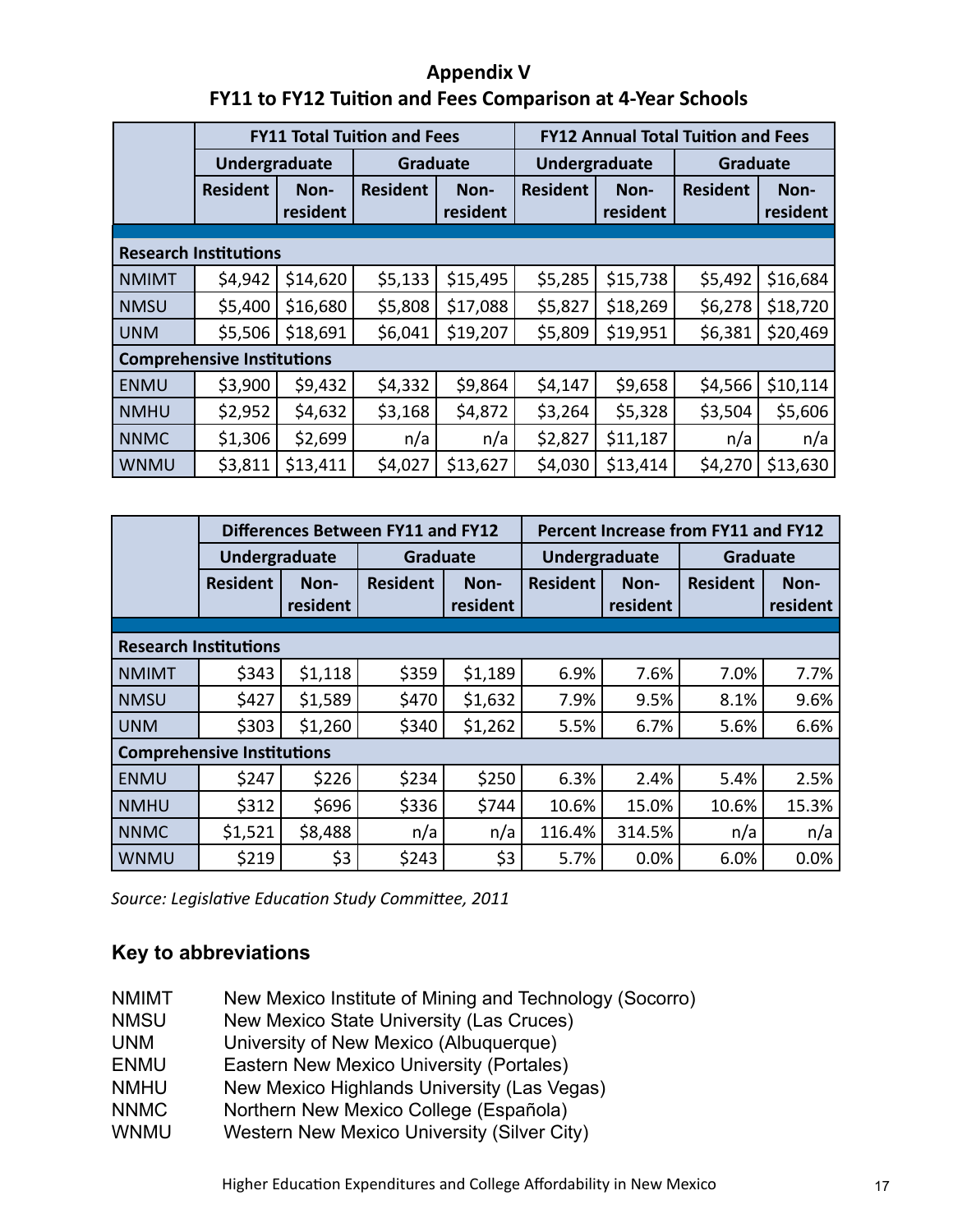#### **Appendix VI**

## **FY11 to FY12 Tuition and Fees Comparison at Satellite Campuses and 2-Year Schools**

|                                       | <b>FY11 Total Tuition</b><br>and Fees |                  | <b>FY12 Annual Total</b><br><b>Tuition and Fees</b> |                  | <b>Difference Between</b><br>FY11 and FY12 |                  | <b>Percent Increase</b><br>from FY11 and FY12 |                  |  |
|---------------------------------------|---------------------------------------|------------------|-----------------------------------------------------|------------------|--------------------------------------------|------------------|-----------------------------------------------|------------------|--|
| Undergraduate                         | <b>Resident</b>                       | Non-<br>resident | <b>Resident</b>                                     | Non-<br>resident | <b>Resident</b>                            | Non-<br>resident | <b>Resident</b>                               | Non-<br>resident |  |
| <b>Branch Community Colleges</b>      |                                       |                  |                                                     |                  |                                            |                  |                                               |                  |  |
| <b>ENMU Roswell</b>                   | \$1,339                               | \$4,580          | \$1,656                                             | \$5,421          | \$317                                      | \$841            | 23.6%                                         | 18.4%            |  |
| <b>ENMU Ruidoso</b>                   | \$764                                 | \$2,660          | \$812                                               | \$3,020          | \$48                                       | \$360            | 6.0%                                          | 13.5%            |  |
| NMSU Alamogordo                       | \$1,656                               | \$4,440          | \$1,824                                             | \$,4872          | \$168                                      | \$432            | 10.1%                                         | 9.7%             |  |
| <b>NMSU Carlsbad</b>                  | \$964                                 | \$2,980          | \$1,036                                             | \$3,388          | \$72                                       | \$408            | 7.5%                                          | 13.7%            |  |
| NMSU Doña Ana                         | \$1,368                               | \$4,056          | \$1,488                                             | \$4,656          | \$120                                      | \$600            | 8.8%                                          | 14.8%            |  |
| <b>NMSU Grants</b>                    | \$1,488                               | \$3,096          | \$1,704                                             | \$3,528          | \$216                                      | \$432            | 14.5%                                         | 14.0%            |  |
| <b>UNM Gallup</b>                     | \$1,518                               | \$3,348          | \$1,518                                             | \$3,348          | \$0                                        | \$0              | 0.0%                                          | 0.0%             |  |
| <b>UNM Los Alamos</b>                 | \$1,392                               | \$3,804          | \$1,548                                             | \$4,284          | \$156                                      | \$480            | 11.2%                                         | 12.6%            |  |
| <b>UNM Taos</b>                       | \$1,518                               | \$3,774          | \$1,688                                             | \$4,216          | \$170                                      | \$442            | 11.2%                                         | 11.7%            |  |
| <b>UNM Valencia</b>                   | \$1,434                               | \$3,648          | \$1,561                                             | \$4,182          | \$127                                      | \$534            | 8.9%                                          | 14.6%            |  |
| <b>Independent Community Colleges</b> |                                       |                  |                                                     |                  |                                            |                  |                                               |                  |  |
| <b>CNM</b>                            | \$1,208                               | \$5,384          | \$1,310                                             | \$6,169          | \$102                                      | \$785            | 8.4%                                          | 14.6%            |  |
| <b>Clovis CC</b>                      | \$832                                 | \$1,768          | \$976                                               | \$2,176          | \$144                                      | \$408            | 17.3%                                         | 23.1%            |  |
| Luna CC                               | \$814                                 | \$1,942          | \$886                                               | \$2,230          | \$72                                       | \$288            | 8.8%                                          | 14.8%            |  |
| <b>Mesalands CC</b>                   | \$1,364                               | \$2,252          | \$1,460                                             | \$2,444          | \$96                                       | \$192            | 7.0%                                          | 8.5%             |  |
| <b>NM Junior College</b>              | \$1,128                               | \$1,704          | \$1,176                                             | \$1,824          | \$48                                       | \$120            | 4.3%                                          | 7.0%             |  |
| San Juan College                      | \$912                                 | \$2,328          | \$1,128                                             | \$2,760          | \$216                                      | \$432            | 23.7%                                         | 18.6%            |  |
| Santa Fe CC                           | \$979                                 | \$2,155          | \$1,063                                             | \$2,467          | \$84                                       | \$312            | 8.6%                                          | 14.5%            |  |
| <b>Special Schools</b>                |                                       |                  |                                                     |                  |                                            |                  |                                               |                  |  |
| <b>NMMI</b>                           | \$2,876                               | \$6,639          | \$3,374                                             | \$7,649          | \$498                                      | \$1,010          | 17%                                           | 15%              |  |

*Source: Legislative Education Study Committee, 2011*

## **Key to abbreviations**

- ENMU Eastern New Mexico University
- NMSU New Mexico State University
- UNM University of New Mexico
- CNM Central New Mexico Community College (Albuquerque)
- NMMI New Mexico Military Institute (Roswell)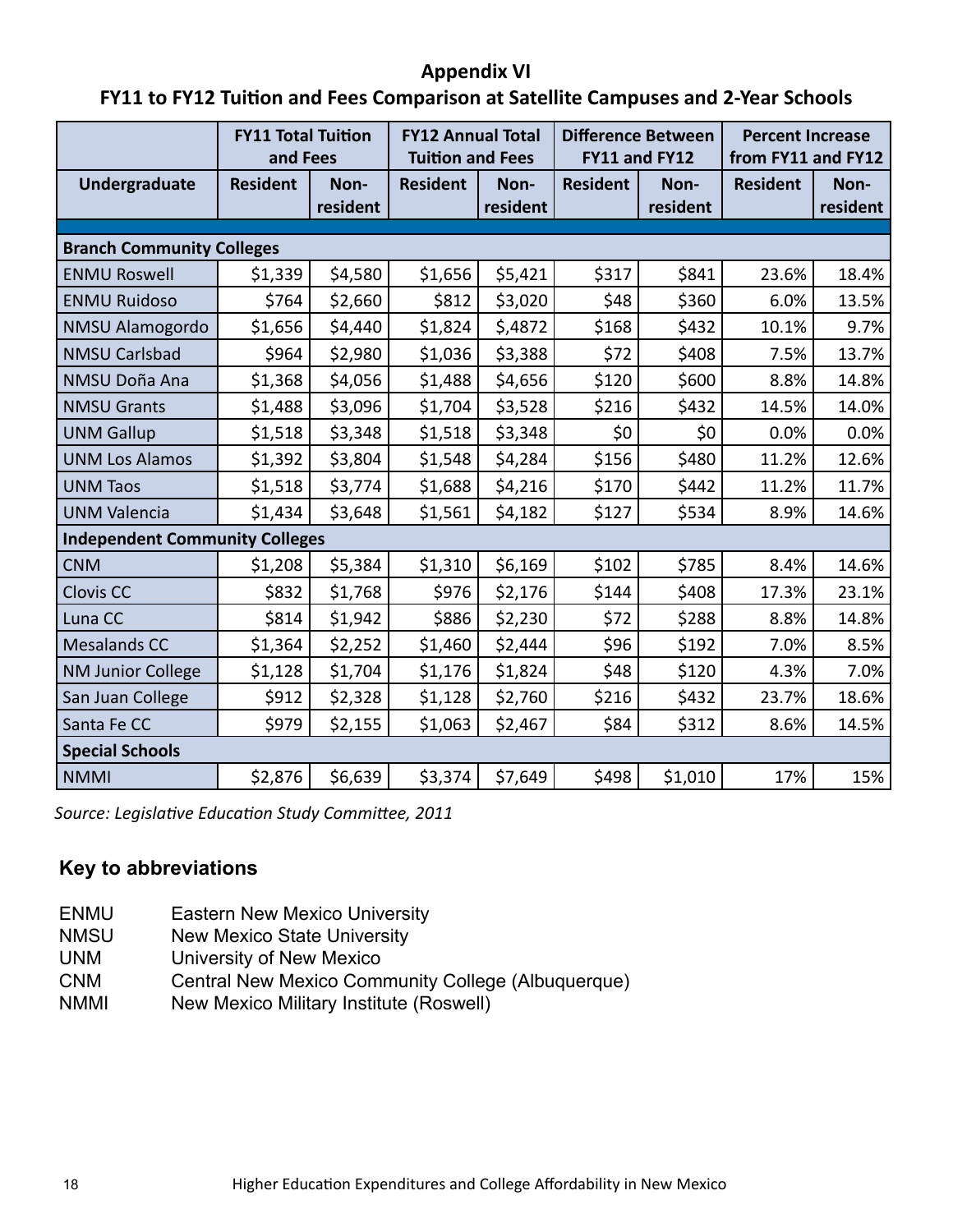

A pedestrian overpass at Central New Mexico Community College (CNM) in Albuquerque. © Wikimedia **Commons**